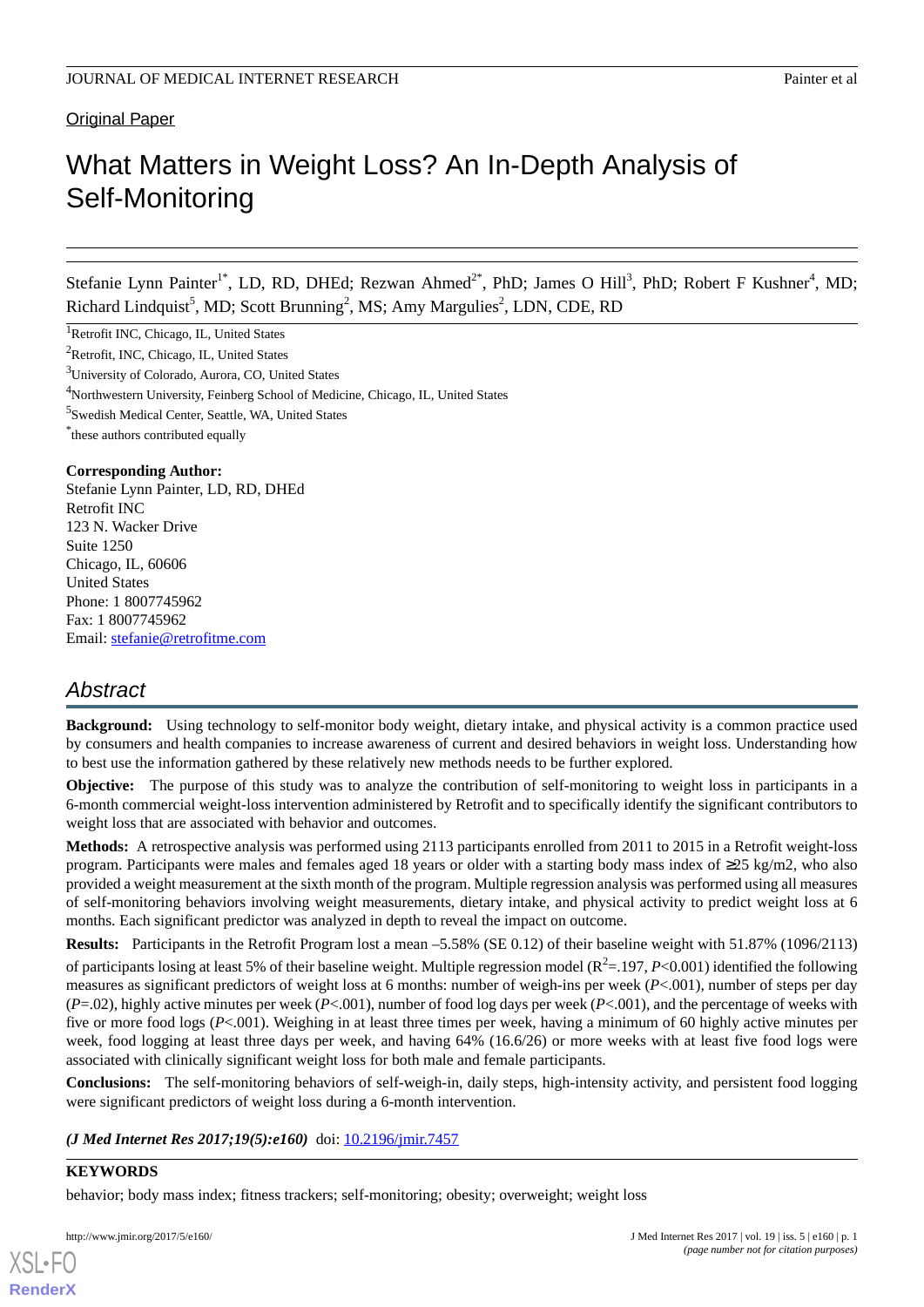# *Introduction*

Self-monitoring is commonly used in weight-loss regimens to increase awareness of current and desired behaviors. Both consumers and health companies are incorporating self-monitoring technology through mobile phone apps, smart scales, and other wearable devices into their weight-loss programs. However, understanding how to best use the information being gathered by this relatively new technology needs more rigorous study, especially with recent controversy regarding the benefits of wearable activity trackers [\[1](#page-10-0),[2\]](#page-10-1). According to the Centers for Disease Control and Prevention (CDC), 36.5% of adults are classified as obese in the United States and US \$147 billion is spent on obesity-related medical costs per year; therefore, determining whether and how self-monitoring contributes to weight loss is important for improving the health of the overall population [\[3](#page-10-2)].

Standard behavioral treatment in obesity includes dietary and physical activity counseling and self-monitoring of body weight, activity, and diet [\[4](#page-10-3)]. Behavioral weight-loss interventions up to 12 months have average outcomes between 5% to 10% weight loss [\[5](#page-10-4)[-11](#page-11-0)]. Although clinically significant, the studies reviewed showed less than half of participants are successful at losing 5% or more of their weight [[6](#page-10-5)[,7](#page-10-6),[12](#page-11-1)[-14](#page-11-2)].

Regular self-weighing or weighing in a consistent pattern over time provides awareness to specific behaviors, situations, or environments that could promote desired or undesired changes in weight. Self-weighing correlates with successful weight loss and has been shown to significantly increase weight loss success in the first 6 months of an intervention [\[15](#page-11-3)-[18\]](#page-11-4). Specifically, a minimum of weekly self-weigh-ins has been shown to be effective; however, a higher frequency of self-weigh-ins more than once per week increases weight-loss outcomes [\[19](#page-11-5)-[24\]](#page-11-6). Once a consistent pattern of self-weighing has been established, not weighing for more than a month increases likelihood of weight gain, as shown by Helander et al [\[15](#page-11-3)].

Both wearing an activity tracker and setting a step goal are associated with lower body mass index (BMI) and an increase in activity  $[25]$  $[25]$ . The average American gets 5117 steps per day [[26\]](#page-11-8). High step averages were associated with younger, single males with higher education and lower BMI (kg/m<sup>2</sup>) [[26\]](#page-11-8). Individuals with obesity averaged 1500 fewer steps per day than normal or overweight individuals [[26\]](#page-11-8). Modest weight loss has been shown with pedometer interventions [[27,](#page-11-9)[28](#page-11-10)]. By setting individualized physical activity goals around steps per day and active minutes per day, participants are more likely to increase and maintain physical activity postintervention [[29\]](#page-11-11). More frequent self-monitoring and higher adherence are related to greater physical activity over time, which can lead to a greater decrease in weight at 6 months [[30\]](#page-11-12).

Dietary self-monitoring with feedback can improve clinically significant weight-loss outcomes [[31](#page-12-0)-[34\]](#page-12-1), whereas personalized feedback can improve consistency of dietary self-monitoring

[[34,](#page-12-1)[35\]](#page-12-2). Consistency has the greatest association between dietary self-monitoring and achieving clinically significant weight loss [[31](#page-12-0)[-34](#page-12-1),[36\]](#page-12-3). Self-monitoring for consecutive days is linked to greater outcomes, such as logging at least one food log entry per day has been shown to increase weight loss [\[31](#page-12-0),[32\]](#page-12-4).

The purpose of this study was to analyze the self-monitoring behaviors of participants around weight, activity, and nutrition in a 6-month weight-loss intervention administered by Retrofit (see [Multimedia Appendix 1\)](#page-10-7), a personalized weight-management and Web-based disease-prevention solution. The self-monitoring behaviors were evaluated for their association with weight loss to determine the level of impact on predicting weight loss outcomes. Additionally, each high impact behavior was evaluated independently to assess the association between the behavior and weight loss to determine best practices around self-monitoring recommendations. The analysis of the significant self-monitoring behaviors focused on understanding the following questions:

- 1. What is the association between a participant's level of self-monitoring and weight loss?
- 2. What is the association between different levels of weight loss outcomes and the corresponding participant's commitment to self-monitoring?

# *Methods*

## **Study Design**

A retrospective analysis was performed to assess the effect of various self-monitoring behaviors during a 6-month weight-loss intervention using de-identified data from the Retrofit weight-loss program.

#### **Participants**

Participants in the study were paying customers of the Retrofit Program who enrolled through the direct-to-consumer website [[37\]](#page-12-5) or through an employer-sponsored program. Customers were considered as eligible study participants if they were age at least 18 years; had a starting BMI of 25 kg/m<sup>2</sup> or higher; had signed up for the program between September 27, 2011 and December 31, 2015; and provided at least one weight measurement beyond baseline measurement. Participants were considered to have completed the program if they provided a weight measurement at the sixth month of their program. A total of 3166 customers satisfied all inclusion criteria to be study participants ([Figure 1](#page-2-0)). Approximately 80.35% (2544/3166) of the study participants were direct-to-consumer customers and the remaining 19.65% (622/3166) were part of an employer-sponsored program. A total of 2113 (66.74%) participants completed the 6-month program. All customers who satisfied the inclusion criteria and provided a weight at 6 months were included as participants. No customer was removed or eliminated from the population due to a lack of success on the program.

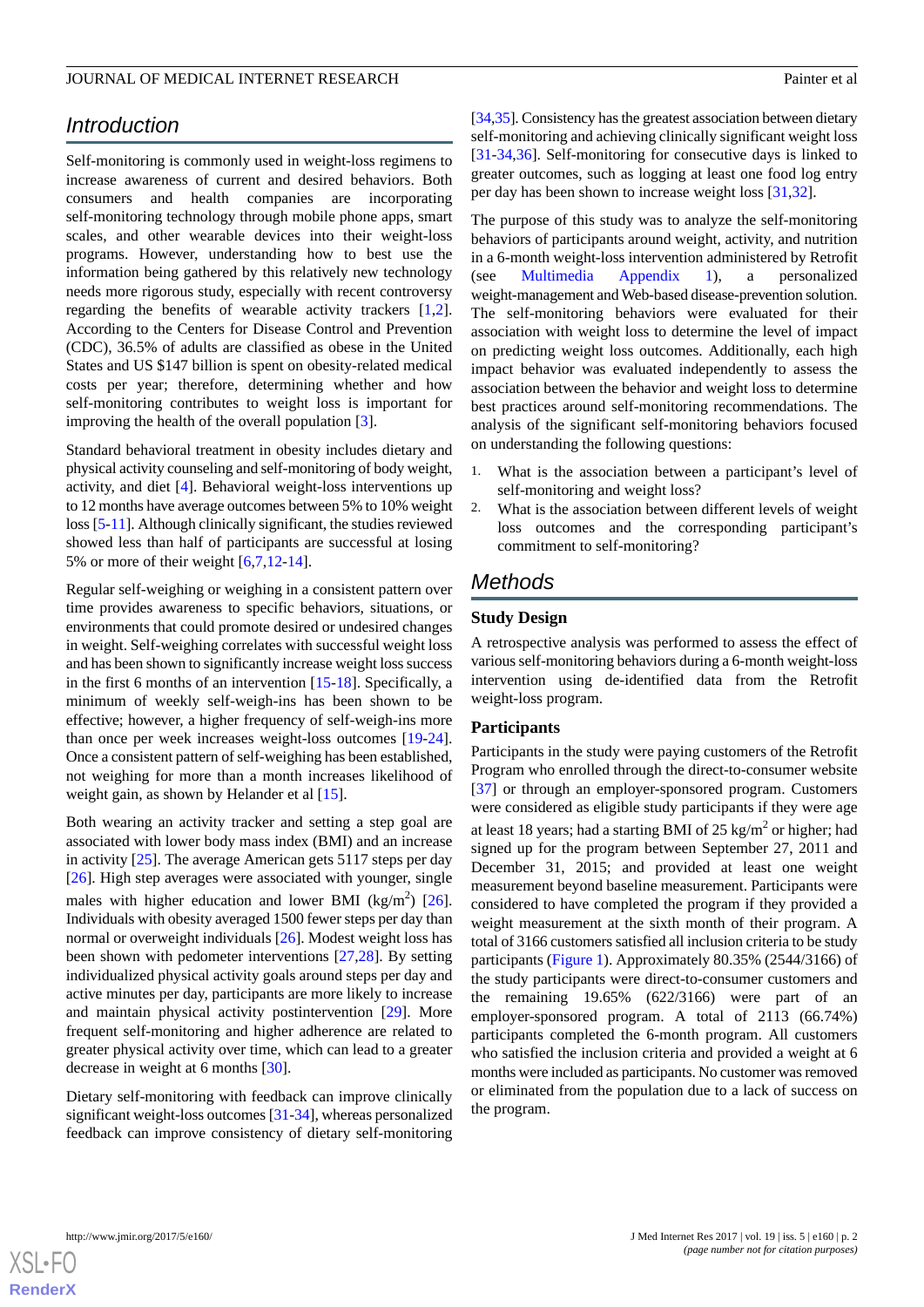<span id="page-2-0"></span>Figure 1. Study population with inclusion / exclusion criteria.



#### **Retrofit Program**

The analysis included data from six Retrofit programs: Expert 10 Weight-Loss Program, Expert 15 Weight-Loss Program, Advisor Weight-Loss Program, Jump Start Program, Retrofit Program, and Sustain Program. The Expert 10, Expert 15, Advisor, and Sustain programs were designed with a 6-month weight-loss phase and an additional 6-month weight maintenance phase. The Retrofit Program was designed with a 6-month weight-loss phase only with the option to continue into a maintenance program called Retrofit Next. The Jump Start Program was designed with a 3-month weight-loss phase only with the option to continue into Retrofit Next.

As part of the Retrofit weight-loss protocols, all participants are taught and encouraged to adhere to the same self-monitoring recommendations. All programs provided participants with the same technology, access to a weight-loss expert, education, accountability, feedback, and the opportunity to communicate with an expert coach via Web-based messages. Additional details of the Retrofit Program and expert coach qualifications can be found in a previous publication [\[38](#page-12-6)].

The participant was provided a Fitbit activity tracker, Wi-Fi-enabled scale, and access to a private dashboard (see [Multimedia Appendix 2\)](#page-10-8). The private dashboard allowed each participant to keep a personal food and exercise log, review his or her personal data, and enabled communication between the participant and his or her expert coach through a Web-based electronic messaging feature (see [Multimedia Appendix 3\)](#page-10-9). The private dashboard was accessed via the Retrofitme Web app, mobile website, or mobile phone app, which was available on Apple iOS and Android platforms.

Participants were encouraged to weigh in daily, wear their activity tracker daily, achieve their personalized daily step goal, and log all food and beverage choices consumed throughout the day. Expert coaches personalized participant's step goals

by recommending the participants to increase step counts in increments of 500 to achieve their personal daily step goal at 6 months.

#### **Measures**

# *Weight*

Participants were provided a Wi-Fi-enabled scale that securely transmitted weight data over the Internet to a Retrofit central data server. Participant weight data were collected through the use of the provided Wi-Fi scale (99.39%, 556,630/560,043 of recorded weights) or self-reported entry (0.61%, 3413/560,043). Instructions were provided for scale set up, as well as the option for help through Retrofit's customer support. Self-reported entry was permissible if a participant had difficulty setting up their Wi-Fi scale. Expert coaches reviewed weight data during 1:1 coaching sessions to confirm weight accuracy. Baseline weight was considered as the first weight measurement received from the participant during week 1. Percentage of baseline weight lost at 6 months was calculated and used as the primary outcome. Two weigh-in metrics were calculated to quantify participants' adherence to self-monitoring behavior and the potential impact of self-weigh-ins on weight loss: (1) the number of weigh-ins per week and (2) the percentage of weeks participants weighed in at least three times.

#### *Activity*

Participants were encouraged to wear Fitbit activity trackers every day. Activity data from any version of Fitbit activity trackers, such as steps, distance, calories burned, active minutes, etc, were wirelessly uploaded to Fitbit.com and later automatically synced to participants' personal Retrofit dashboards. Participants did not have the option to self-report activity data. A total of five different metrics were calculated to understand the impact of activity on weight loss. The number of tracker usage days per week was calculated to monitor participant engagement. Step count per day was considered one

```
XSL•FO
RenderX
```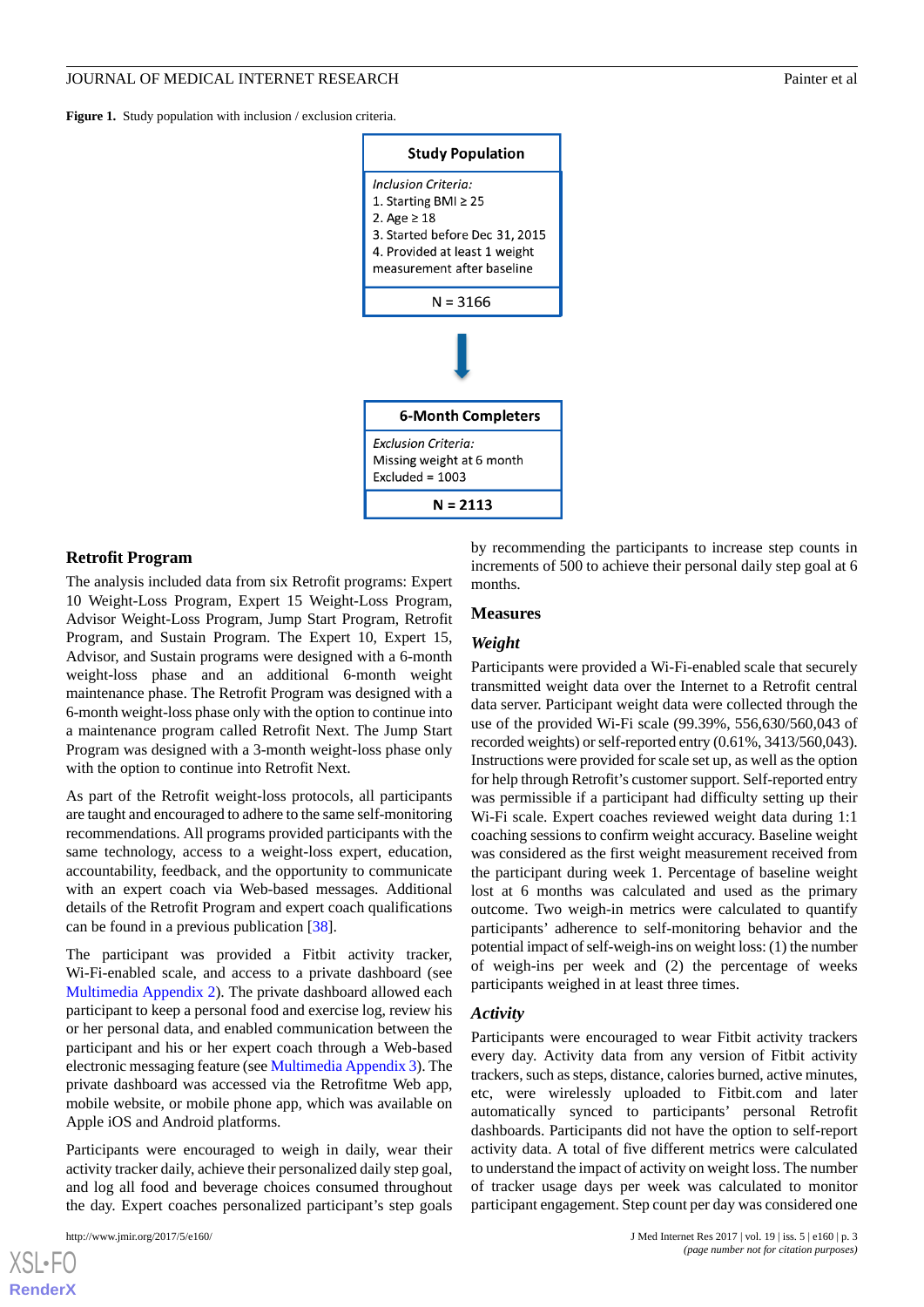of the metrics for measuring participant activity. To measure the intensity of the activities, three levels of active minutes were tracked. Fitbit trackers continuously estimate users' metabolic equivalents (METs) by calculating the intensity of the activity and classifying the active minutes as high, moderate, or low following the CDC's recommendation [\[28](#page-11-10)].

# *Nutrition Tracking / Food Logging*

A private online/mobile dashboard allowed participants to track personal food logs. Participants were able to log meals, snacks, treats, and beverages along with the description, quantity, and photo of the food. Each individual meal, snack, treat, and/or beverage was considered a food log entry. Four food logging-specific measures were calculated to quantify participants' adherence to food logging behavior and the potential impact of food logging on weight loss. The number of days participants logged food entries per week and the number of food log entries per week were calculated to measure the level of adherence to the behavior of food logging. The following two measures were introduced to measure participants'engagement through food logging over the 6-month intervention: the percentage of weeks participants logged at least five food log entries and at least 15 food log entries.

# **Statistical Analysis**

All measures associated with self-monitoring behaviors involving weight measurements, dietary intake, and physical activity were included in a multiple regression analysis to predict weight loss during the intervention. Measures with statistically significant contribution to predicting weight loss were identified. To determine self-monitoring behaviors/measures that could be considered as significant predictors of weight loss, three primary regression models were built. The first primary regression model assessed two weigh-in-related measures as predictors of weight loss. The second model included five activity-related measures as predictors of weight loss. The third primary regression model assessed four measures related to food logging as predictors of weight loss. All the significant predictors (ie, self-monitoring behaviors/measures) from the primary regression model were included in an overall regression model that considered all behaviors as predictors of weight loss. The significant predictors of the overall model were considered to be the most important measures/behaviors for weight loss. Finally, each significant self-monitoring measure was analyzed in depth to reveal the impact on outcomes during the intervention period to capture the significant association between high-level monitoring to higher outcome levels. For each

behavior, one-way ANOVA tests were performed to determine the association between behavior frequency and weight loss and compare behavior frequency of participants with different weight-loss levels.

Data analyses were performed using R version 3.2.3, which included dplyr 0.4.3, ggplot2 2.1.0, data.table 1.9.6, and leaps 2.9 packages. In addition, *t* tests of equal variance were conducted on continuous variables at baseline and subsequent time points for two group comparisons. One-way ANOVA was utilized to determine mean differences for greater than two group comparisons. Subsequent Tukey tests were conducted to determine mean differences. Chi-square analyses were performed to determine differences among categorical variables when appropriate. To perform best subset selection in a multiple regression analysis, an "all possible regressions" method was used to derive the best-fitting overall model using the leaps package. Alpha was set at .05 for all statistical tests to determine statistical significance.

# *Results*

The reported results are based on the retrospective analysis evaluating the effect of various self-monitoring behaviors during a weight-loss intervention using 2113 of 3166 participants (66.74%) who completed the Retrofit 6-month weight-loss program.

# **Baseline Characteristics**

[Table 1](#page-3-0) shows the demographic details of participants at baseline. There were no differences in age and starting BMI at baseline between male and female participants. Male participants had a higher starting weight (*P*<.001). There were no differences between completers and noncompleters in starting weight (*P*=.07) or starting BMI (*P*=.55), but completers had a higher mean age (mean 44.54, SD 10.72 years vs mean 42.01, SD 10.69 years, *P*<.001; see [Multimedia Appendix 4,](#page-10-10) Table S1).

# **Weight Change at 6 Months**

The mean weight loss at 6 months was –5.58% (SE 0.12), the mean change in BMI was  $-1.91$  (SE 0.04), and 51.87% (1096/2113) of participants lost 5% or more of their baseline weight (see [Table 2\)](#page-4-0). Male participants lost a higher percentage of weight (*P*=.02) and had a higher BMI change (*P*=.01) than female participants. However, there were no significant differences between males and females in terms of the percentage of group losing 5% or more weight at 6 months.

<span id="page-3-0"></span>**Table 1.** Baseline demographics of participants.

| Demographics            | Total, mean $(SD)$ $(N=2113)$ | Male, mean $(SD)$ (n=860) | Female, mean $(SD)$ (n=1253) | P       |
|-------------------------|-------------------------------|---------------------------|------------------------------|---------|
| Age (years)             | 44.54 (10.72)                 | 44.61 (10.98)             | 44.49 (10.54)                | .81     |
| Starting weight, (kg)   | 99.76 (22.92)                 | 110.56 (22.43)            | 92.35(20.14)                 | < 0.001 |
| Starting BMI $(kg/m^2)$ | 33.84 (6.80)                  | 34.03 (6.35)              | 33.71 (7.09)                 | .27     |



**[RenderX](http://www.renderx.com/)**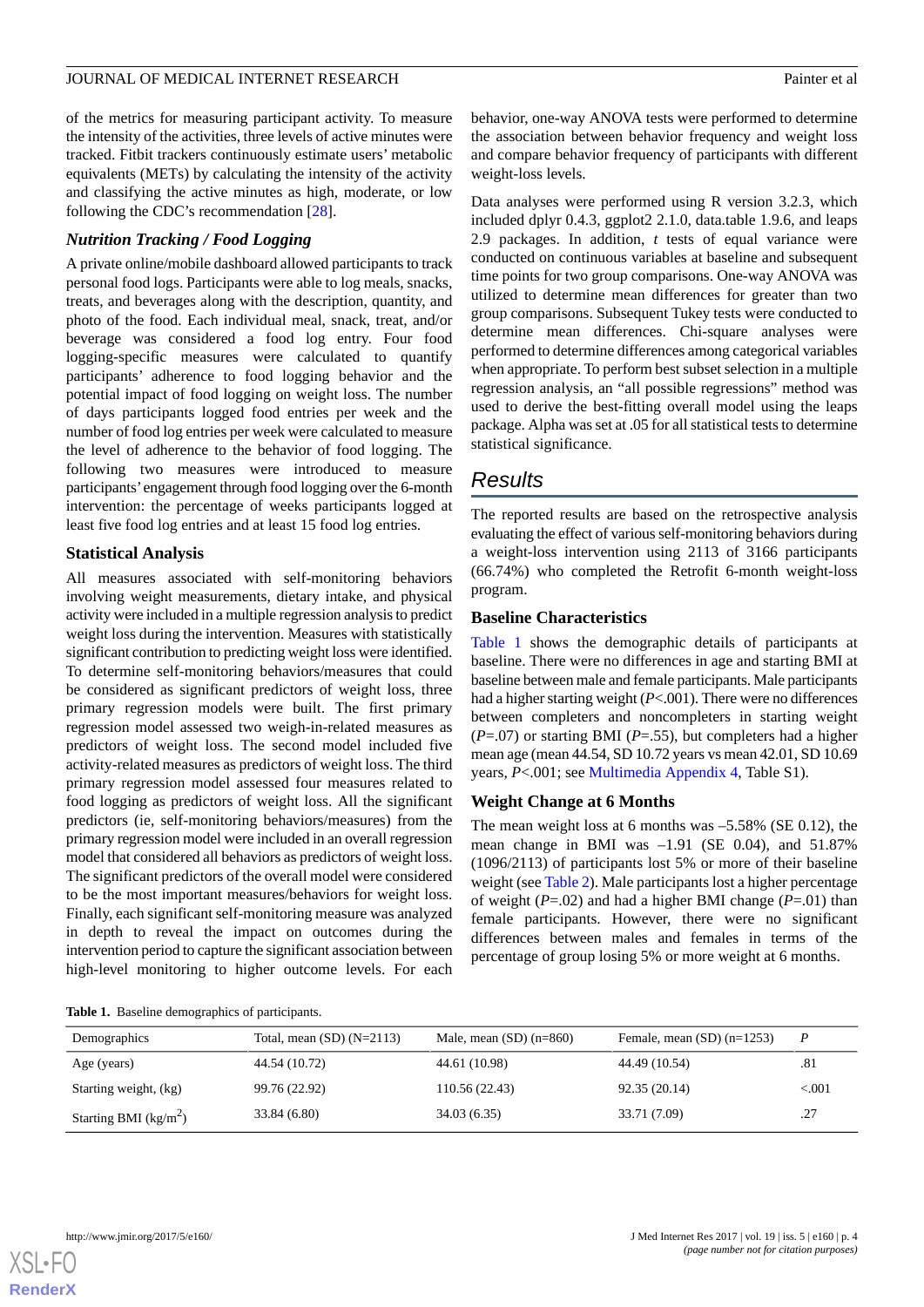| Outcome measures                  | Total, mean $(SE)$ $(N=2113)$ | Male, mean $(SE)$ (n=860) | Female, mean $(SE)$ (n=1253) | $\boldsymbol{P}$ |
|-----------------------------------|-------------------------------|---------------------------|------------------------------|------------------|
| Weight loss $(\%)$                | $-5.58(0.12)$                 | $-5.90(0.12)$             | $-5.36(0.12)$                | .02              |
| <b>BMI</b> change                 | $-1.91(0.04)$                 | $-2.04(0.07)$             | $-1.82(0.05)$                | .01              |
| Lost 5% of baseline weight $(\%)$ | 51.87 (0.01)                  | 54.30 (0.02)              | 50.20(0.01)                  | .07              |

#### <span id="page-4-0"></span>**Table 2.** Weight-loss outcomes at 6 months.

<span id="page-4-1"></span>**Table 3.** Multiple regression models identifying predictors of weight loss at 6 months.

| Models |                                   | Coefficients       |                |                  | Model summary |                |                  |
|--------|-----------------------------------|--------------------|----------------|------------------|---------------|----------------|------------------|
|        |                                   | Beta (SE)          | $t$ (df)       | $\boldsymbol{P}$ | $R^2$         | Adjusted $R^2$ | $\boldsymbol{P}$ |
|        | Self-weigh-in                     |                    |                |                  | .103          | .102           | < 0.001          |
|        | Weigh-ins/week (n)                | $-1.25(0.19)$      | $-6.54(2110)$  | < 0.001          |               |                |                  |
|        | Weeks with $\geq$ 3 weigh-ins (%) | 0.018(0.01)        | 1.59(2110)     | .11              |               |                |                  |
|        | <b>Activity</b>                   |                    |                |                  | .152          | .150           | < 0.001          |
|        | Tracker days/week                 | $-0.54(0.10)$      | $-5.419(2107)$ | < .001           |               |                |                  |
|        | Steps/day                         | $-0.0002(0.0001)$  | $-1.863(2107)$ | .06              |               |                |                  |
|        | Highly active minutes/day         | $-0.06(0.01)$      | $-4.288(2107)$ | < .001           |               |                |                  |
|        | Fairly active minutes/day         | 0.003(0.004)       | 0.693(2107)    | .49              |               |                |                  |
|        | Lightly active minutes/day        | $-0.002(0.003)$    | $-0.818(2107)$ | .41              |               |                |                  |
|        | <b>Nutrition/food logging</b>     |                    |                |                  | .123          | .121           | < 0.001          |
|        | Food logs/week (n)                | 0.01(0.04)         | 0.245(2108)    | .81              |               |                |                  |
|        | Food log days/week (n)            | $-1.92(0.20)$      | $-9.362(2108)$ | < .001           |               |                |                  |
|        | Weeks with $\geq$ 5 logs (%)      | 0.08(0.01)         | 5.935 (2108)   | $< 001$          |               |                |                  |
|        | Weeks with $\geq$ 15 logs (%)     | $-0.01(0.01)$      | $-0.654(2108)$ | .51              |               |                |                  |
|        | Overall                           |                    |                |                  | .197          | .194           | < 0.001          |
|        | Weigh-ins/week (n)                | $-0.417(0.07)$     | $-5.619(2106)$ | < 0.001          |               |                |                  |
|        | Tracker days/week (n)             | $-0.112(0.10)$     | $-1.081(2106)$ | .28              |               |                |                  |
|        | Steps/day $(n)$                   | $-0.0001(0.00006)$ | $-2.269(2106)$ | .02              |               |                |                  |
|        | Highly active mins/day (n)        | $-0.05(0.01)$      | $-4.420(2106)$ | $< 001$          |               |                |                  |
|        | Food log days/week (n)            | $-1.30(0.19)$      | $-6.777(2106)$ | $< 001$          |               |                |                  |
|        | Weeks with $\geq$ 5 logs (%)      | 0.06(0.01)         | 5.097 (2106)   | $< 001$          |               |                |                  |

#### **Identifying Behaviors That Matter**

# *Model for Self-Weigh-In Behavior as a Predictor of Weight Change*

To identify important self-weigh-in measures for predicting weight change, a regression model was built ( $R^2 = 103, P < 001$ ) containing the number of weigh-ins per week and the percentage of weeks with three or more weigh-ins. [Table 3](#page-4-1) shows that only the number of weigh-ins per week was identified as a significant predictor of weight change (*P*<.001).

# *Model for Activity-Related Behaviors as Predictor of Weight Change*

To identify significant activity-related measures, a multiple regression model was constructed (*R* 2 =.152, *P*<.001) containing the number of activity tracker usage days per week, the number of steps per day, and the number of highly, fairly, and lightly

[XSL](http://www.w3.org/Style/XSL)•FO **[RenderX](http://www.renderx.com/)**

active minutes per day. [Table 3](#page-4-1) displays that the number of activity tracker days per week (*P*<.001) and the number of highly active minutes per day (*P*<.001) were significant predictors of weight change. Though the number of steps per day was not significant (*P*=.06), it was selected to be included as a predictor for weight change in the overall model based on previous study indications [\[27](#page-11-9),[30,](#page-11-12)[39](#page-12-7)].

# *Model for Food Logging-Related Behaviors as a Predictor of Weight Change*

To identify significant nutrition/food logging-related measures, a multiple regression model was constructed ( $R^2 = 123, P < 001$ ) containing the number of food logs per week, the number of food log days per week, the percentage of weeks with five or more food logs, and the percentage of weeks with 15 or more food logs. [Table 3](#page-4-1) shows that the number of food log days and the percentage of weeks with five or more food logs were significant predictors of weight change.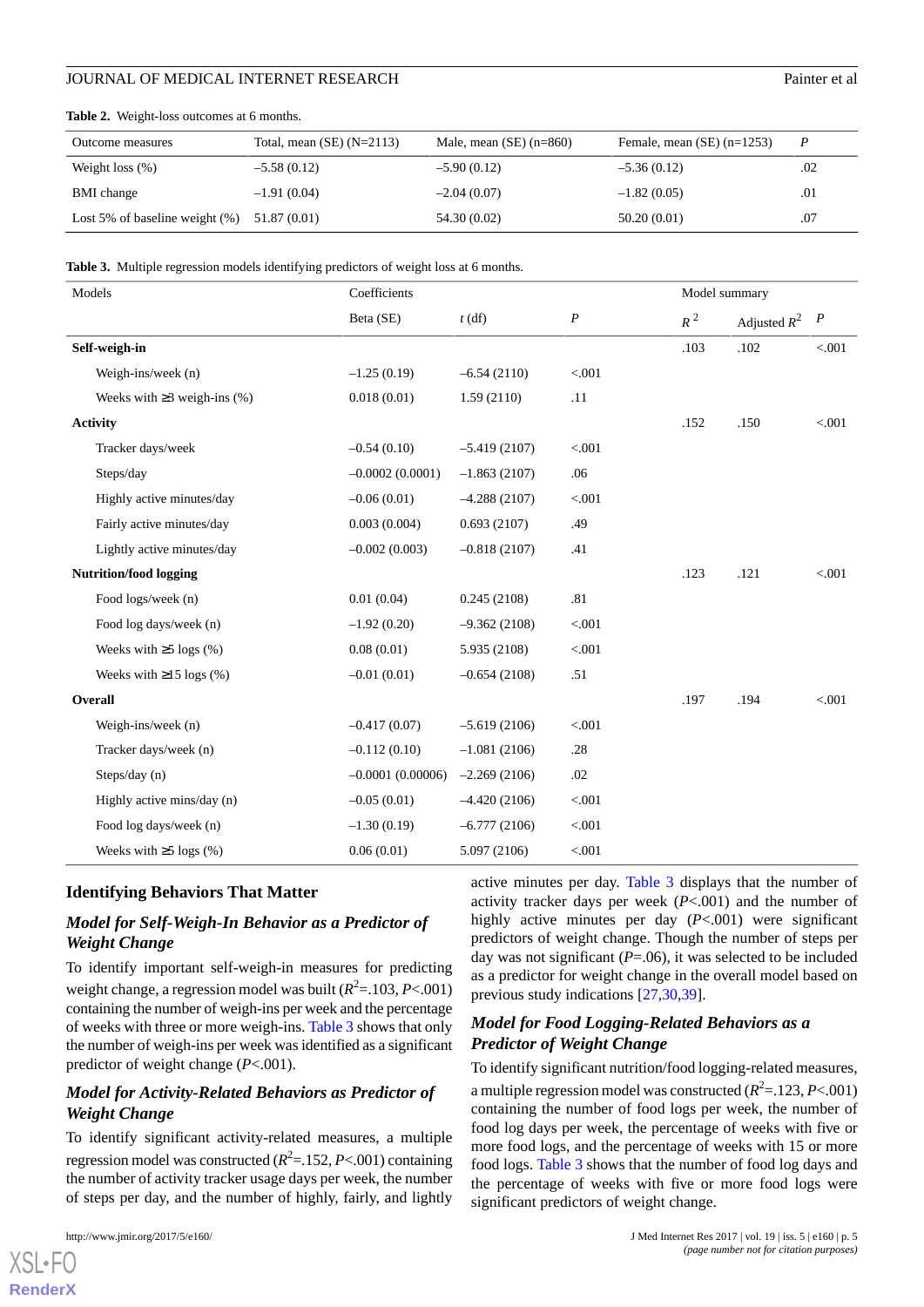#### *Overall Multiple Regression Model*

An overall regression model was built to predict weight change at 6 months by including all significant predictors from the self-weigh-in, activity, and food logging model. This multiple regression model  $(R^2 = 197, P < .001)$  included the number of weigh-ins per week, the number of tracker usage days per week, the number of steps per week, the number of highly active minutes per week, the number of food log days per week, and the percentage of weeks with five or more food logs. Except the tracker usage days per week, all other behaviors/measures were found to be significant predictors of weight change, as shown in [Table 3.](#page-4-1)

To further verify the significance of the selected behaviors/measures, an "all possible regressions" method was used to derive the best-fitting overall model. This approach of model selection determined the final model by performing an exhaustive search for the best subsets of the 11 measures listed under the primary regression models for predicting weight loss. All possible regressions included only the main effects; interactions were beyond the scope of this analysis. The best regression model contained the same five significant predictors of the overall model reported in [Table 3.](#page-4-1) The next section focuses on analyzing the five significant predictors.

## **The Five Significant Predictors of Weight Loss**

#### *Self-Weigh-In*

Based on the self-weigh-in data from 0 to 6 months, a higher weigh-in frequency was significantly associated with a higher level of weight loss at 6 months. Clinically significant weight loss (5%) was associated with at least three weigh-ins per week

(see [Table 4](#page-6-0)). The results of one-way ANOVA showed a significant difference of mean weight loss between different weigh-in levels (*P*<.001). A subsequent Tukey test confirmed the significant differences between the "≥5" weigh-in level and the remaining three levels (*P*<.001 for all) and between weigh-in levels "3 to 4" and "1 to 2" (*P*=.002) and between weigh-in levels "3 to 4" and "<1" (*P*=.02). Similar ANOVA tests were performed on male and female participants separately and a significant difference in mean weight loss between different weigh-in levels was found (male: *P*<.001; female: *P*<.001; see [Multimedia Appendix 4,](#page-10-10) Table S2).

The analysis of self-weigh-in frequency of participants with different levels of weight loss showed that a higher weigh-in frequency was significantly associated with groups with higher levels of weight loss. [Figure 2](#page-6-1) presents the mean weekly weigh-in frequency among participants of three outcome levels: "lost ≥10%" (388/2113, 18.36%), "lost 5%-10%" (707/2113, 34.46%), and "lost <5%" (1018/2113, 48.18%). For all other analyses throughout the paper, behavior frequency based on outcome levels uses the same outcome-based participant groups. It showed a clear difference in weigh-in frequency throughout the 6-month program. The mean weigh-in frequencies over 6 months were mean 4.70 (SE 0.09), mean 4.21 (SE 0.07), and mean 3.40 (SE 0.05) weigh-ins per week for the lost  $\geq$ 10%, lost 5%-10%, and lost <5% groups, respectively (*P*<.001). Additional ANOVA tests performed on male and female participants separately showed a similar significant difference of mean weigh-in frequency between different outcome levels (male: *P*<.001; female: *P*<.001, see [Multimedia Appendix 4](#page-10-10), Table S3).

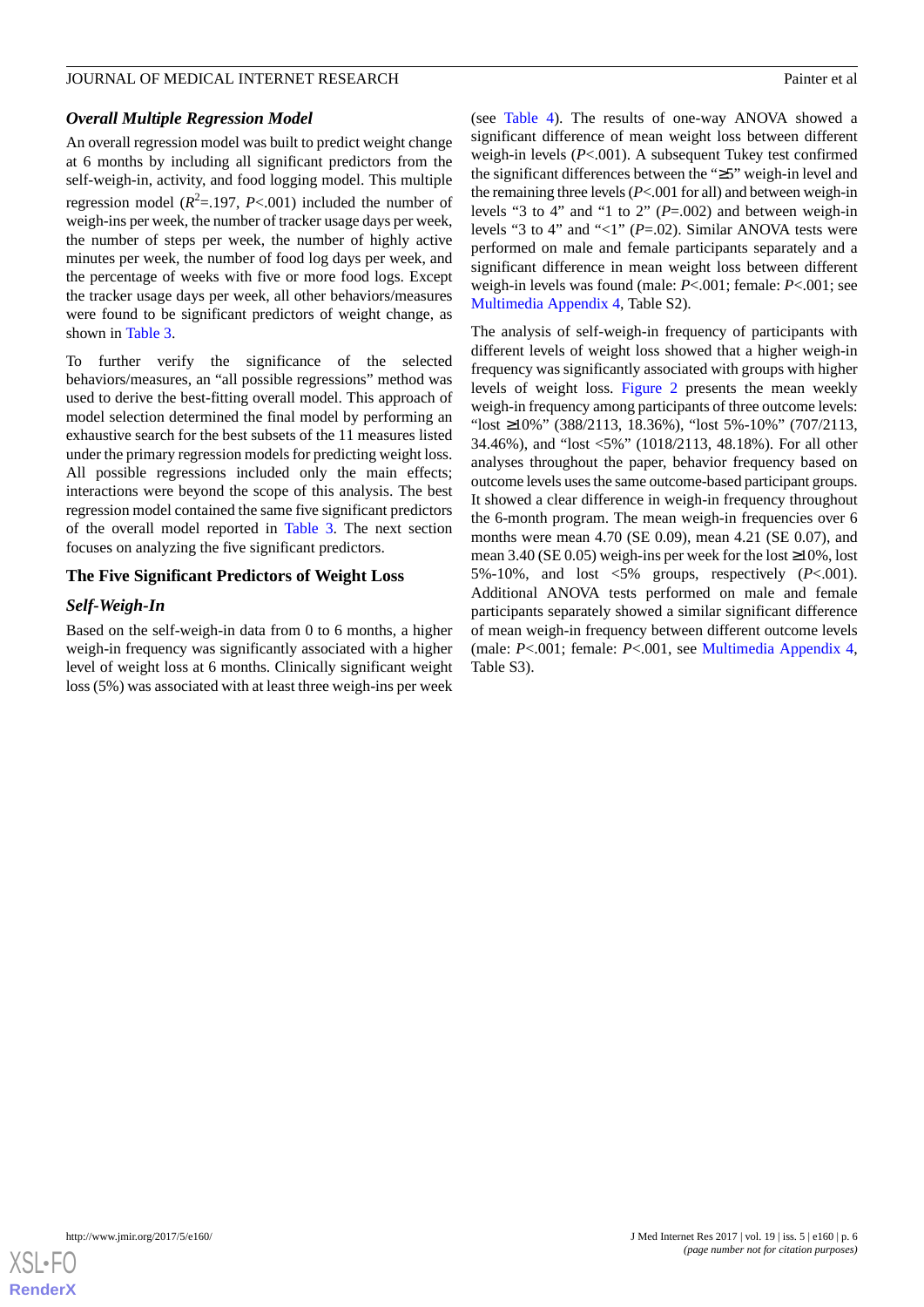#### JOURNAL OF MEDICAL INTERNET RESEARCH

<span id="page-6-0"></span>**Table 4.** Weight-loss outcomes of participants for different behavior frequencies.

|  |  | Painter et al |  |  |
|--|--|---------------|--|--|
|--|--|---------------|--|--|

| Self-monitoring behaviors      | $n$ (%)     | Weight loss (%), mean (SE) | $\boldsymbol{P}$ |
|--------------------------------|-------------|----------------------------|------------------|
| Weigh-in frequency per week    |             |                            | $< 001$          |
| <1                             | 89 (4.21)   | $-3.41(0.58)$              |                  |
| $1-2$                          | 636 (30.10) | $-4.08(0.20)$              |                  |
| $3 - 4$                        | 690 (33.65) | $-5.09(0.19)$              |                  |
| $\geq 5$                       | 698 (33.03) | $-7.82(0.20)$              |                  |
| Steps per day                  |             |                            | $< 001$          |
| $<$ 5000                       | 797 (37.72) | $-3.68(0.17)$              |                  |
| 5000-7499                      | 604 (28.58) | $-5.56(0.20)$              |                  |
| 7500-9999                      | 429 (20.30) | $-7.03(0.26)$              |                  |
| $\geq 10,000$                  | 283 (13.39) | $-9.03(0.34)$              |                  |
| Highly active minutes per week |             |                            | < 0.001          |
| $<\!\!60$                      | 897 (42.41) | $-4.14(0.17)$              |                  |
| 60-119                         | 525 (24.82) | $-5.71(0.21)$              |                  |
| 120-179                        | 299 (14.14) | $-5.85(0.29)$              |                  |
| ${\geq}180$                    | 394 (18.63) | $-8.64(0.28)$              |                  |
| Food log days per week         |             |                            | < 0.001          |
| <1                             | 316 (14.96) | $-3.67(0.33)$              |                  |
| $1 - 2$                        | 596 (28.21) | $-4.32(0.20)$              |                  |
| $3 - 4$                        | 565 (26.74) | $-5.15(0.19)$              |                  |
| $\geq 5$                       | 636 (30.10) | $-8.20(0.21)$              |                  |
| Food logs per week             |             |                            | $< 001$          |
| $< \! 5$                       | 617 (29.20) | $-4.37(0.21)$              |                  |
| $5-9$                          | 405(19.17)  | $-4.66(0.24)$              |                  |
| $10 - 14$                      | 297 (14.06) | $-5.11(0.29)$              |                  |
| $15-19$                        | 247 (11.69) | $-5.46(0.32)$              |                  |
| $\geq$ 20                      | 547 (25.89) | $-8.10(0.23)$              |                  |

<span id="page-6-1"></span>



# *Daily Steps*

[XSL](http://www.w3.org/Style/XSL)•FO **[RenderX](http://www.renderx.com/)**

Based on the steps data of participants between 0 and 6 months, a higher level of daily steps was significantly associated with a higher level of weight loss. [Table 4](#page-6-0) presents the results of the weight-loss analysis performed by dividing the participants to

or more were associated with clinically significant weight loss at 6 months. One-way ANOVA showed a significant difference in mean weight loss between different daily step levels (*P*<.001). A subsequent Tukey test confirmed significant mean differences between all levels of daily steps (*P*<.001). Similar ANOVA

different levels of daily step counts. Daily steps of 5000 to 7499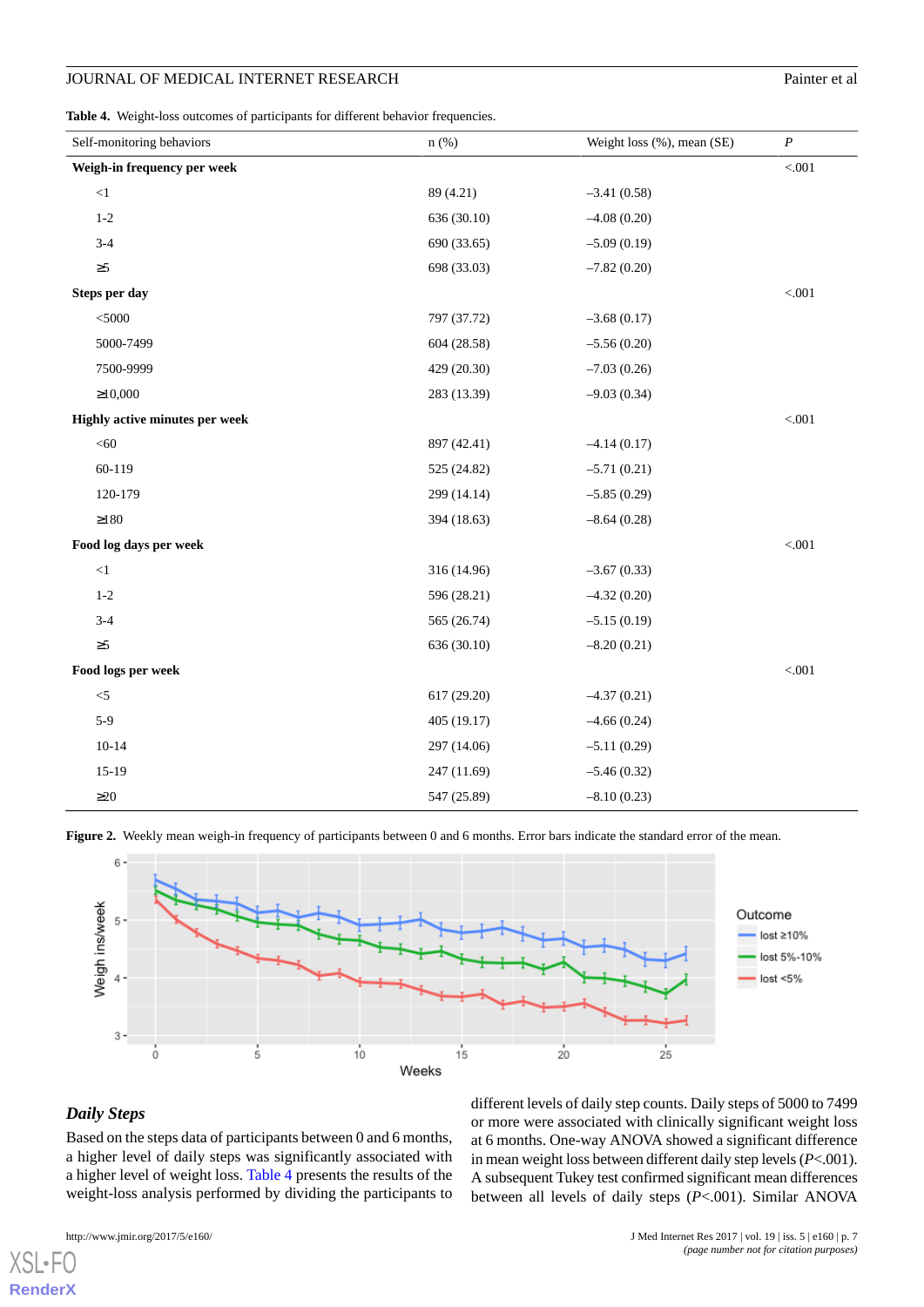tests performed on male and female participants separately showed a significant difference in mean weight loss between the different daily step levels (male: *P*<.001; female: *P*<.001; see [Multimedia Appendix 4,](#page-10-10) Table S4).

The analysis of daily steps of participants with different levels of weight loss showed that a higher daily step count was significantly associated with groups with higher levels of weight loss. [Figure 3](#page-7-0) presents the weekly mean steps per day among participants of three outcome levels. The lost ≥10% group consistently maintained significantly higher daily steps throughout the 6-month program. The mean daily steps over 6 months were mean 8077.79 (SE 171.52), mean 6657.09 (SE 117.13), and mean 5276.91 (SE 95.08) steps per day for the lost  $\geq$ 10%, lost 5%-10%, and lost <5% groups, respectively (*P*<.001). Male and female participants separately showed a similar significant difference in mean daily steps between the different outcome levels (male: *P*<.001; female: *P*<.001; see [Multimedia Appendix 4,](#page-10-10) Table S5).

#### *Highly Active Minutes*

Higher levels of highly active minutes were significantly associated with higher levels of weight loss. Percentage of weight loss was calculated by dividing the participants into different levels of highly active minutes per week [\(Table 4\)](#page-6-0). Higher-intensity activity for 60 minutes or more per week was associated with clinically significant weight loss. There was a significant difference in mean weight loss between different weekly active minutes levels (*P*<.001). A subsequent Tukey test showed significant differences between the "≥180" active minutes level and the remaining three levels (*P*<.001 for all) and between "120-179" active minutes level and "<60" (*P*<.001) and between "60-119" active minutes level and "<60" (*P*<.001). Similar ANOVA tests performed on male and female participants separately showed a similar significant difference in mean weight loss between different daily highly active minutes levels (male: *P*<.001; female: *P*<.001, see [Multimedia](#page-10-10) [Appendix 4,](#page-10-10) Table S6).

The analysis of highly active minutes of the participants with different levels of weight loss showed that higher amounts of highly active minutes were significantly associated with groups with higher levels of weight loss. [Figure 4](#page-7-1) shows the weekly mean highly active minutes among participants in three outcome levels. Similar to daily steps, the lost  $\geq 10\%$  group consistently had a significantly higher level of high-intensity activity throughout the 6-month program. The mean weekly highly active minutes over 6 months were mean 154.33 (SE 6.47), mean 115.63 (SE 3.91), and mean 79.03 (SE 2.53) minutes per week for the lost  $\geq 10\%$ , lost 5%-10%, and lost <5% groups, respectively (*P*<.001). Male and female participants separately showed a similar significant difference in mean highly active minutes between different outcome levels (male: *P*<.001; female: *P*<.001; see [Multimedia Appendix 4](#page-10-10), Table S7).

<span id="page-7-0"></span>**Figure 3.** Weekly mean steps per day of participants between 0 and 6 months. Error bars indicate the standard error of the mean.



<span id="page-7-1"></span>



[XSL](http://www.w3.org/Style/XSL)•FO **[RenderX](http://www.renderx.com/)**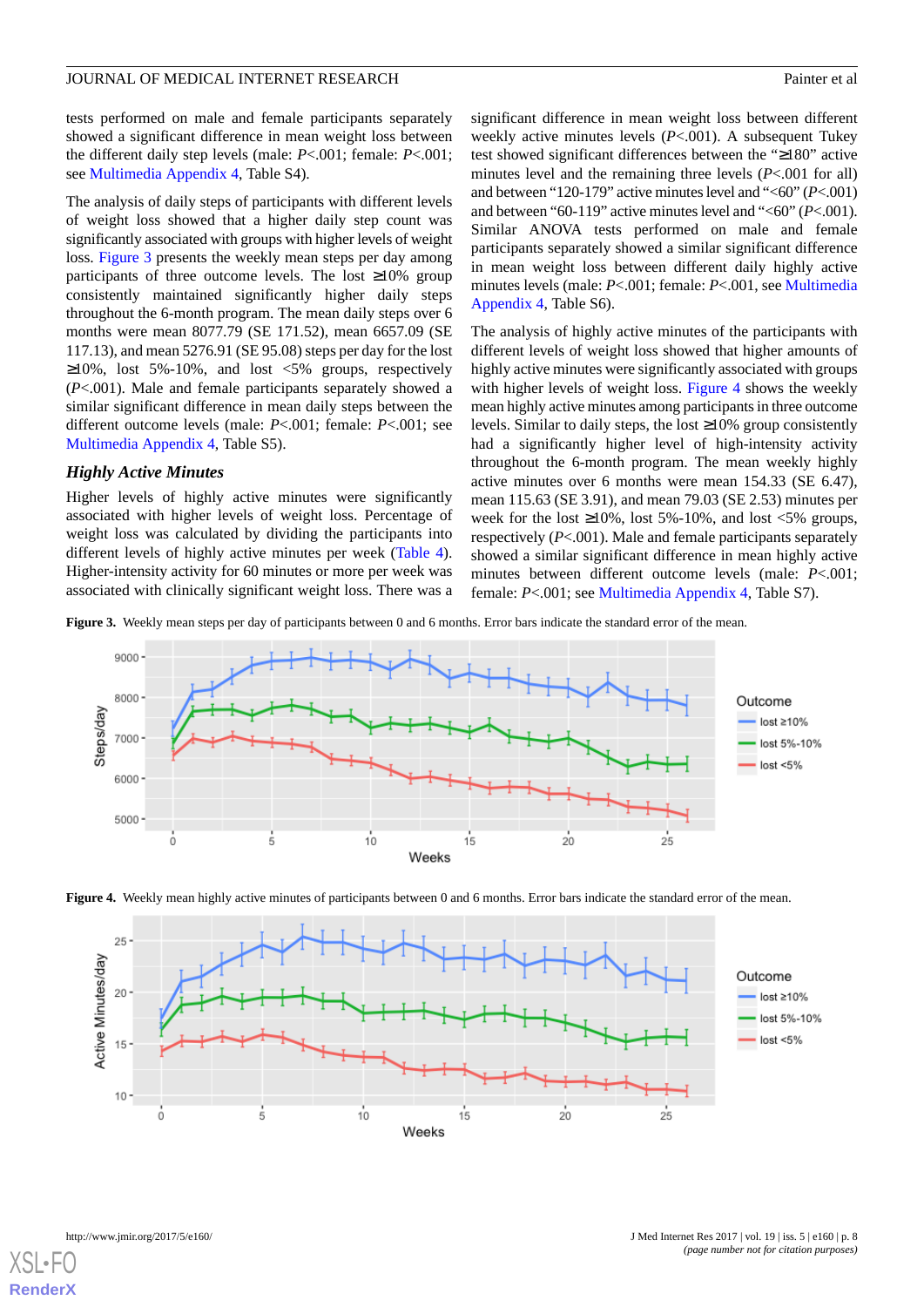# *Food Log Days*

Analysis of participants' food log data over 0 to 6 months showed that a higher number of food log days per week was significantly associated with a higher level of weight loss. [Table](#page-6-0) [4](#page-6-0) presents the weight-loss percentages of the groups of participants at different levels of food log days per week. Clinically significant weight loss was associated with at least three or more days of food logging per week. There was a significant difference in weight loss between different levels of weekly food log days (*P*<.001). A subsequent Tukey test found significant differences between "≥5" food log days and the remaining three levels (*P*<.001 for all) and between "3-4" and "1-2" food log days  $(P=.03)$  and between "3-4" and "<1" food log days (*P*<.001). Similar ANOVA tests performed on male and female participants separately showed a similar significant difference in mean weight loss between different numbers of food log days (male: *P*<.001; female: *P*<.001; see [Multimedia](#page-10-10) [Appendix 4,](#page-10-10) Table S8).

The analysis of food log days of the participants with different levels of weight loss showed that a higher number of food log days per week was significantly associated with groups with higher levels of weight loss. [Figure 5](#page-8-0) shows the weekly mean food log days among the participants in the three outcome levels. Participants in the higher outcome levels logged their food a significantly higher number of days throughout the 6-month program than the lowest outcome group. The mean weekly food log days over 6 months were mean 4.44 (SE 0.11), mean 3.92 (SE 0.08), and mean 2.90 (SE 0.60) days per week for the lost  $\geq 10\%$ , lost 5%-10%, and lost <5% groups, respectively (*P*<.001). Male and female participants separately showed a similar significant difference in mean food log days between different outcome levels (male: *P*<.001; female: *P*<.001; see [Multimedia Appendix 4,](#page-10-10) Table S9).

#### *Percentage of Weeks With Five or More Food Logs*

<span id="page-8-0"></span>Additional analysis of food logs showed that participants with a higher level of weight loss were significantly associated with a higher percentage of weeks with five or more food logs. There was a significant difference in percentage of weeks with five or more food logs between different weight loss outcome levels (lost ≥10%: mean 69.40%, SE 1.72; lost 5%-10%: mean 63.61%, SE 1.20; lost <5%: mean 49.14%, SE 0.97; *P*<.001). A

subsequent Tukey test was performed, which found significant mean differences between all outcome levels (lost ≥10% and lost <5%: *P*<.001; lost ≥10% and lost 5%-10%: *P*=.01; lost 5%-10% and lost <5%: *P*<.001). Additional ANOVA tests performed on male and female participants separately showed a similar significant difference in percentage of weeks with five or more food logs between the different outcome levels (male: *P*<.001; female: *P*<.001; see [Multimedia Appendix 4](#page-10-10), Table S10).

Based on the analysis presented in previous sections, food logging is very critical for weight loss during the 6-month intervention. Hence, additional analysis is presented in [Table](#page-6-0) [4](#page-6-0) that shows the percentage weight loss for participants in different food log groups per week. A higher number of food logs per week was significantly associated with a higher level of weight loss (*P*<.001). Further analysis to understand differences in weight-loss outcomes for male and female participants between different food log groups showed a similar difference (male: *P*<.001; female: *P*<.001; see [Multimedia](#page-10-10) [Appendix 4,](#page-10-10) Table S11).

# *Discussion*

#### **Principal Findings**

The results provide strong support for the use of self-monitoring in weight-management programs. Participants who complied more with body weight, physical activity, and food intake self-monitoring lost more weight than those who complied less. In a multiple regression equation, each category of self-monitoring contributed significantly to the prediction of weight loss. Furthermore, the independent analysis showed a significant association between each self-monitoring behavior and weight loss. Overall, the use of self-monitoring was found to have a high impact on weight management.

Advances in technology, such as wireless scales and physical activity trackers, make it easier to self-monitor weight and physical activity, and are recommended in weight-management programs. Food logging still requires that a participant take time to record food intake, but technology has made it a faster and simpler process. However, there is a great need for developing new technology to reduce the time, effort, and accuracy in self-monitoring food intake.

**Figure 5.** Weekly mean food log days of participants between 0 and 6 months. Error bars indicate the standard error of the mean.





**[RenderX](http://www.renderx.com/)**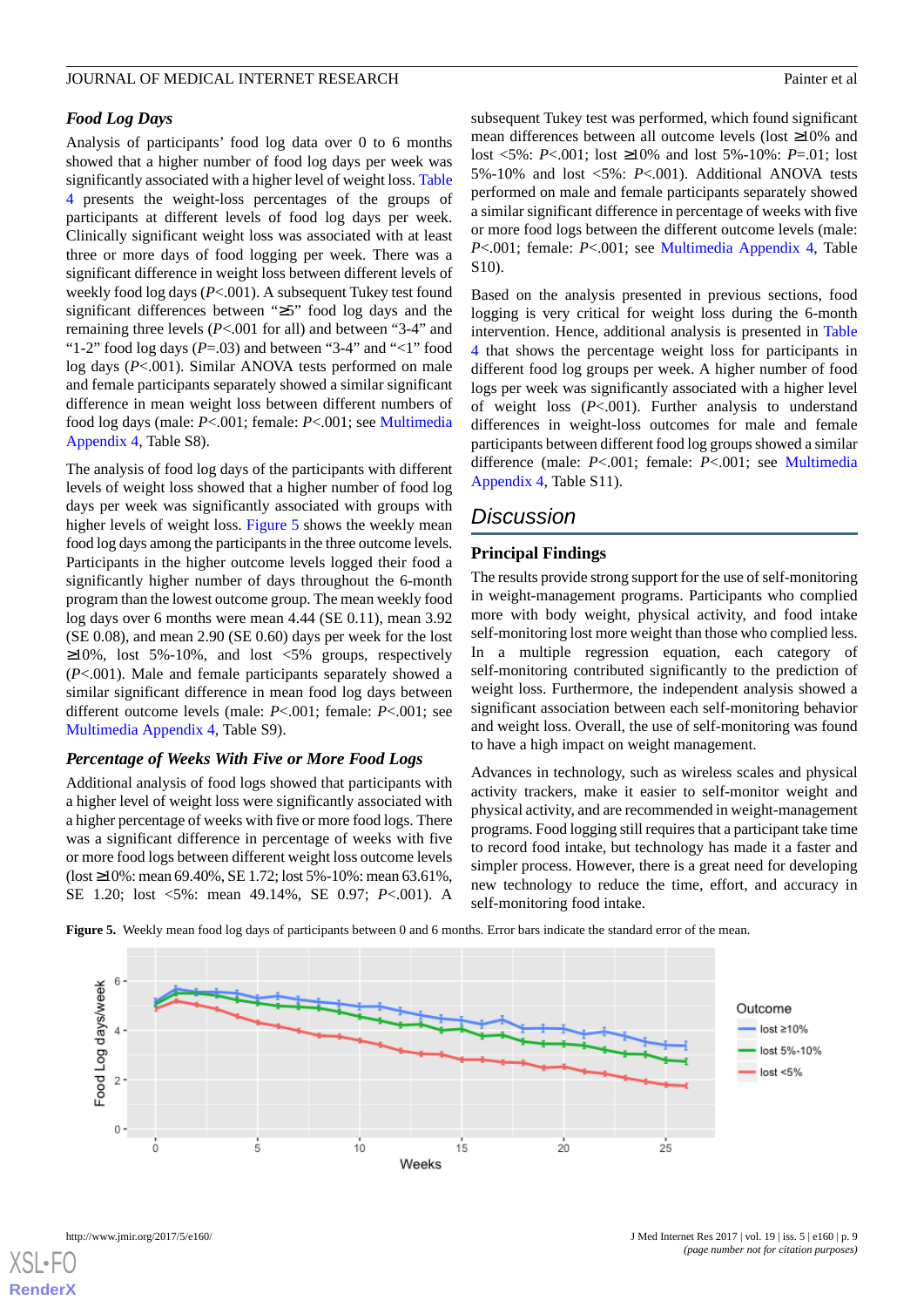Some report that self-monitoring of single behaviors, such as body weight and physical activity [\[2](#page-10-1),[27,](#page-11-9)[40](#page-12-8)], may not be associated with greater weight loss. Our results found benefits of self-monitoring in each behavior category: weight, physical activity, and food intake. We found that self-monitoring all these behaviors together had the greatest predictive value for weight loss. Based on these results, it may be important to promote these self-monitoring behaviors together in an intervention or weight-loss program.

#### **Significant Predictors of Weight Loss**

#### *Self-Weigh-In*

The number of self-weigh-ins per week was identified as a significant predictor of weight loss (*P*<.001). Self-weighing at least three times per week is associated with higher weight loss. An even higher level of weight loss is associated when weighing more than five times per week. Evidence has shown that instructing participants to weigh in at least three times per week does increase weight loss during an active weight-loss period, and a higher frequency of weighing in is associated with greater weight-loss success [[15-](#page-11-3)[18\]](#page-11-4). Additionally, females tend to weigh in more frequently than males, which is a unique finding due to an historically small percentage of male participants in weight-management studies and a lack of evidence around gender comparison [[15-](#page-11-3)[18](#page-11-4),[20,](#page-11-13)[25](#page-11-7),[40-](#page-12-8)[48\]](#page-12-9).

# *Daily Steps*

The number of steps per week (*P*=.02) is a significant predictor of weight change. Higher step counts are associated with greater levels of weight loss, which has been shown in previous literature [\[27](#page-11-9),[30,](#page-11-12)[39](#page-12-7)]. Also, our results confirm that men tend to have a higher daily step count than women, similar to that seen in the literature [\[26](#page-11-8)].

#### *Highly Active Minutes*

A minimum of 60 highly active minutes per week is significantly associated with higher levels of weight loss. Greater levels of highly active minutes are also significantly associated with higher weight loss outcomes. Males overall have a significantly higher level of active minutes than females at all weight-loss outcome levels  $(P<.001)$ . Currently, there is a lack of evidence around measuring active minutes with activity trackers associated with weight-loss outcomes. However, there is some evidence that men log more exercise than females and have a greater exercise dependence [[33](#page-12-10)[,43](#page-12-11),[49\]](#page-12-12).

#### *Food Log Days*

A higher number of food log days per week increases adherence to the self-monitoring behavior of food logging, which supports behavioral change as explained through self-regulation theory [[31\]](#page-12-0). Food logging at least three days per week was significantly associated with higher levels of weight loss. Other studies have found that greater weight loss is achieved with a higher frequency of food logs, specifically three or more days per week [[31](#page-12-0)[-33](#page-12-10),[36,](#page-12-3)[43](#page-12-11)].

#### *Percentage of Weeks With Five or More Food Logs*

A higher percentage of weeks with five or more food logs is significantly associated with higher levels of weight loss

 $XS$  $\cdot$ FC **[RenderX](http://www.renderx.com/)** (*P*<.001). Additionally, the more times a participant logs their food per week increases their likelihood of successful weight loss [\[31](#page-12-0)-[33\]](#page-12-10). Women tend to log their food more frequently than men do. However, this is a unique finding due to a historically small percentage of male participants in weight-management studies and a lack of evidence around gender comparison [[31](#page-12-0)[-35](#page-12-2)].

#### **Strengths and Limitations**

This study has several strengths, including the reporting of real-world weight-loss outcomes and providing a more focused analysis into weight-management behaviors to determine what behaviors are more significant in a behavioral weight-loss program. Participants were clients of Retrofit and not recruited or provided with incentives to participate in the study. All clients who met the starting BMI, age, and weight inclusion criteria and logged a weight at 6 months were included as participants and not removed from the population due to lack of success on the program, which is an uncommon research practice [[44\]](#page-12-13). We conclude that this study adds value and brings a novel approach to the best practices around behaviors in weight management. Additionally, gender comparisons were able to be reported due to the unusually high population of males enrolled as participants, which is also a significant strength to understand which behaviors are more valuable to men and women in the weight-loss process.

The study also has some limitations, including the retrospective analysis study design, which does not allow any causal inferences based on the critical observations. Moreover, the adherence to different behaviors were evaluated using data from program completers, which limits the ability to generalize impact of the behavior on all participants. However, to determine effective levels of self-monitoring that can guarantee clinically significant weight loss, it is critical to study participants with known end weights. Lastly, due to use of the real-world population in this study, it is unknown if participants were integrating any other self-monitoring devices or practices outside of the Retrofit Program components.

# **Future Research**

With a lack of real-world research in the commercial weight-loss industry, Retrofit encourages all commercial weight-loss programs to publish similar data to enhance understanding of which self-monitoring behaviors matter most in a weight-loss program. Reporting real-world data in relation to targeted behaviors allows commercial weight-loss programs to not only structure protocols and client strategies to increase weight-loss success, but also improve a participant's weight maintenance success. By narrowing in on the specific behaviors to build as life-long habits, commercial weight-loss programs will increase efficacy and establish our ability as an industry to overcome the obesity crisis.

Recommended future research includes studying self-monitoring behaviors beyond 6 months and each behavior's impact on weight maintenance. Also, further analysis around gender differences and self-monitoring behaviors is of interest to determine if specific behaviors should be encouraged more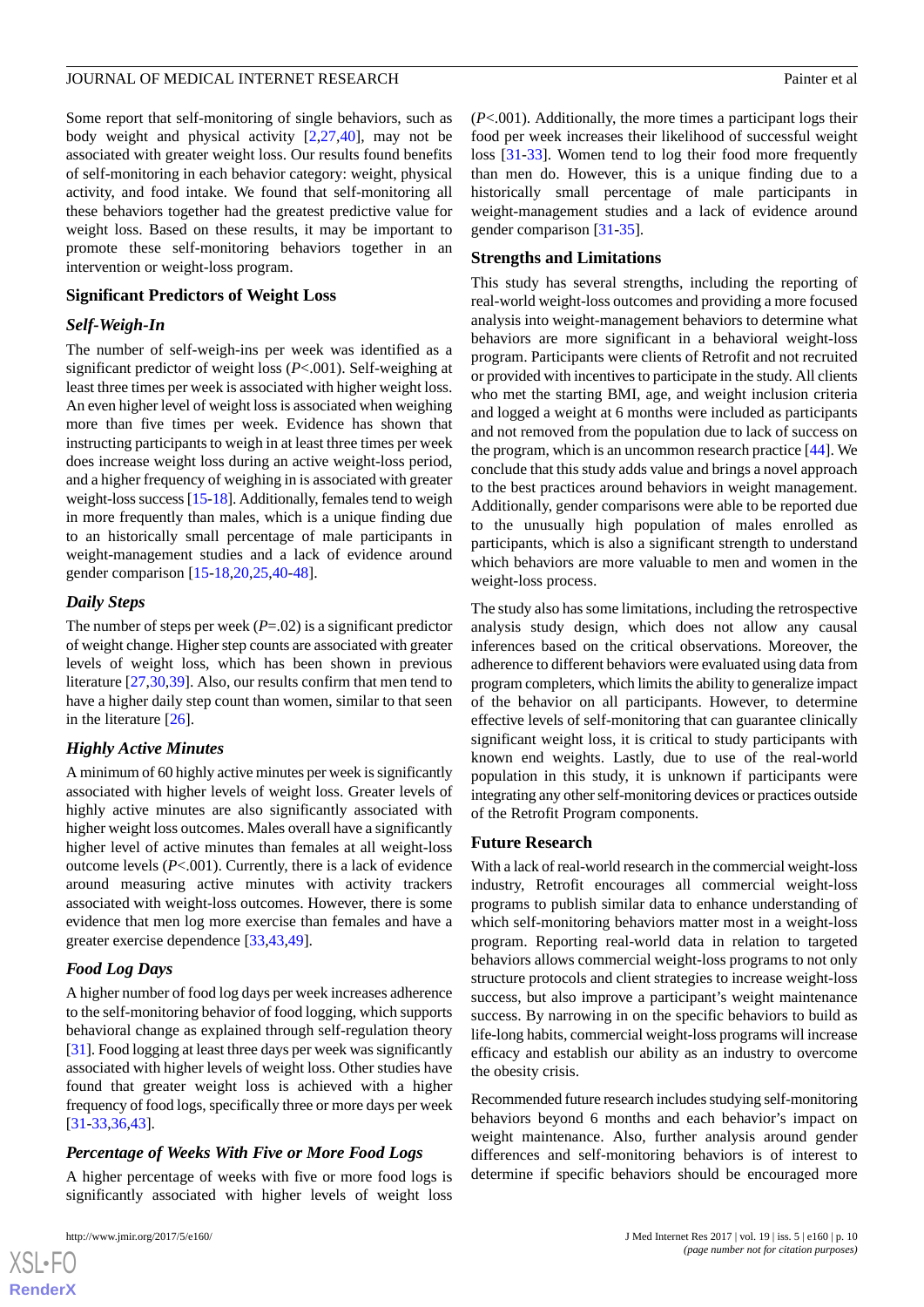frequently among female versus male participants, specifically around food logging and activity levels.

# **Conclusions**

In conclusion, participants on the Retrofit Program lost a mean  $-5.58\%$  (SE 0.12) and had a BMI change of mean  $-1.91$  (SE 0.04) in 6 months with nearly 51.87% (1096/2113) of participants losing 5% or more of their baseline weight. Self-monitoring behaviors, such as self-weigh-in, daily step counts, high-intensity activity, and persistent food logging were shown to be significant predictors of weight change at 6 months. Specifically, weighing in three times or more per week, having a minimum of 60 highly active minutes per week, food logging for three days or more per week, and having a higher percentage of weeks with five or more food logs increased participant's weight-loss success.

# **Acknowledgments**

Members of the Retrofit Advisory Board provided comments and professional insight around the data and results.

# **Conflicts of Interest**

<span id="page-10-7"></span>SP, RA, SB, and AM are employees of Retrofit, Inc, with equity in the company. JH, RK, and RL are active members of the Retrofit, Inc Advisory Board, with equity in the company.

# **Multimedia Appendix 1**

Retrofit logo.

<span id="page-10-8"></span>[[JPG File, 64KB-Multimedia Appendix 1\]](https://jmir.org/api/download?alt_name=jmir_v19i5e160_app1.jpg&filename=9318c9bff57681fc636923ceeffae264.jpg)

# **Multimedia Appendix 2**

<span id="page-10-9"></span>The technology provided included a Wi-Fi–enabled scale, activity tracker, and access to a private dashboard. The dashboard was accessible via Web and mobile apps.

[[PNG File, 135KB-Multimedia Appendix 2](https://jmir.org/api/download?alt_name=jmir_v19i5e160_app2.png&filename=914bcd5e2088f443b1bdd1d0df807b89.png)]

# **Multimedia Appendix 3**

<span id="page-10-10"></span>Retrofit client dashboard for logging food and exercise accessible via Web and mobile apps.

[[PNG File, 167KB-Multimedia Appendix 3](https://jmir.org/api/download?alt_name=jmir_v19i5e160_app3.png&filename=151ea7dde4f9cf3779f7276167905838.png)]

# **Multimedia Appendix 4**

<span id="page-10-0"></span>Supplementary Tables.

[[PDF File \(Adobe PDF File\), 129KB-Multimedia Appendix 4](https://jmir.org/api/download?alt_name=jmir_v19i5e160_app4.pdf&filename=992cb21d5680d71c8ac24364798798c0.pdf)]

#### <span id="page-10-1"></span>**References**

- <span id="page-10-2"></span>1. Finkelstein EA, Haaland BA, Bilger M, Sahasranaman A, Sloan RA, Nang EE, et al. Effectiveness of activity trackers with and without incentives to increase physical activity (TRIPPA): a randomised controlled trial. Lancet Diabetes Endocrinol 2016 Dec;4(12):983-995. [doi: [10.1016/S2213-8587\(16\)30284-4](http://dx.doi.org/10.1016/S2213-8587(16)30284-4)] [Medline: [27717766\]](http://www.ncbi.nlm.nih.gov/entrez/query.fcgi?cmd=Retrieve&db=PubMed&list_uids=27717766&dopt=Abstract)
- <span id="page-10-4"></span><span id="page-10-3"></span>2. Jakicic JM, Davis KK, Rogers RJ, King WC, Marcus MD, Helsel D, et al. Effect of wearable technology combined with a lifestyle intervention on long-term weight loss: the IDEA randomized clinical trial. JAMA 2016 Sep 20;316(11):1161-1171. [doi: [10.1001/jama.2016.12858\]](http://dx.doi.org/10.1001/jama.2016.12858) [Medline: [27654602](http://www.ncbi.nlm.nih.gov/entrez/query.fcgi?cmd=Retrieve&db=PubMed&list_uids=27654602&dopt=Abstract)]
- 3. Centers for Disease Control and Prevention. Adult obesity facts URL:<https://www.cdc.gov/obesity/data/adult.html> [accessed 2017-01-26] [\[WebCite Cache ID 6noA6pOKK](http://www.webcitation.org/

                                            6noA6pOKK)]
- <span id="page-10-5"></span>4. Bray G, Bouchard C, James W, Wing R. Behavioral approaches to the treatment of obesity. In: Handbook of Obesity: Clinical Applications. New York: Marcel Dekker; 2004:147-167.
- <span id="page-10-6"></span>5. van der Mark M, Jonasson J, Svensson M, Linné Y, Rossner S, Lagerros YT. Older members perform better in an internet-based behavioral weight loss program compared to younger members. Obes Facts 2009;2(2):74-79. [doi: [10.1159/000209383\]](http://dx.doi.org/10.1159/000209383) [Medline: [20054209\]](http://www.ncbi.nlm.nih.gov/entrez/query.fcgi?cmd=Retrieve&db=PubMed&list_uids=20054209&dopt=Abstract)
- 6. Neve M, Morgan PJ, Jones PR, Collins CE. Effectiveness of web-based interventions in achieving weight loss and weight loss maintenance in overweight and obese adults: a systematic review with meta-analysis. Obes Rev 2010 Apr;11(4):306-321. [doi: [10.1111/j.1467-789X.2009.00646.x\]](http://dx.doi.org/10.1111/j.1467-789X.2009.00646.x) [Medline: [19754633](http://www.ncbi.nlm.nih.gov/entrez/query.fcgi?cmd=Retrieve&db=PubMed&list_uids=19754633&dopt=Abstract)]
- 7. Tate DF, Wing RR, Winett RA. Using Internet technology to deliver a behavioral weight loss program. JAMA 2001 Mar 7;285(9):1172-1177. [Medline: [11231746](http://www.ncbi.nlm.nih.gov/entrez/query.fcgi?cmd=Retrieve&db=PubMed&list_uids=11231746&dopt=Abstract)]

[XSL](http://www.w3.org/Style/XSL)•FO **[RenderX](http://www.renderx.com/)**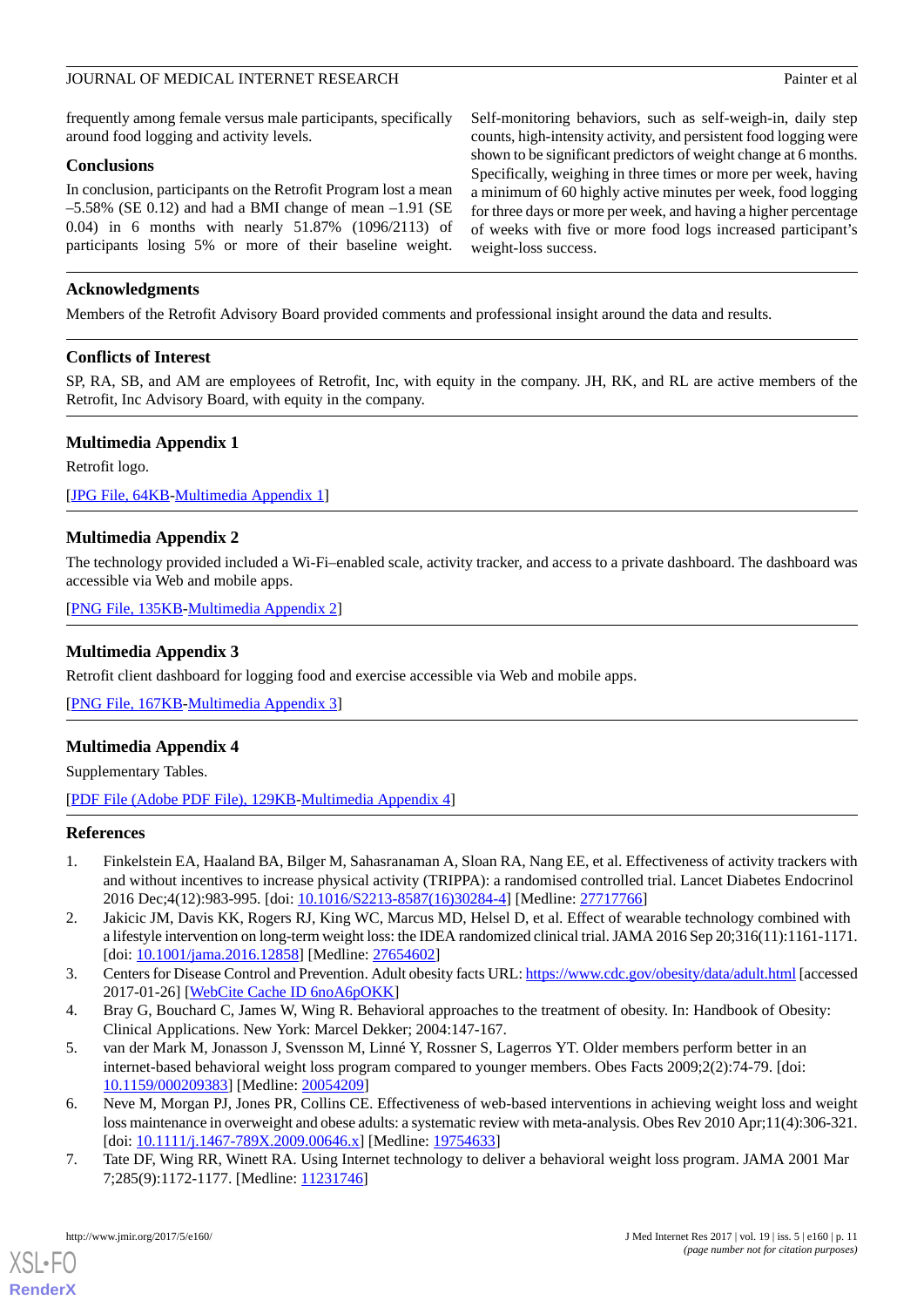- 8. Gold BC, Burke S, Pintauro S, Buzzell P, Harvey-Berino J. Weight loss on the web: a pilot study comparing a structured behavioral intervention to a commercial program. Obesity (Silver Spring) 2007 Jan;15(1):155-164. [doi: [10.1038/oby.2007.520](http://dx.doi.org/10.1038/oby.2007.520)] [Medline: [17228043\]](http://www.ncbi.nlm.nih.gov/entrez/query.fcgi?cmd=Retrieve&db=PubMed&list_uids=17228043&dopt=Abstract)
- 9. Harvey-Berino J, Pintauro S, Buzzell P, Gold EC. Effect of internet support on the long-term maintenance of weight loss. Obes Res 2004 Feb;12(2):320-329. [doi: [10.1038/oby.2004.40](http://dx.doi.org/10.1038/oby.2004.40)] [Medline: [14981225\]](http://www.ncbi.nlm.nih.gov/entrez/query.fcgi?cmd=Retrieve&db=PubMed&list_uids=14981225&dopt=Abstract)
- <span id="page-11-0"></span>10. Polzien KM, Jakicic JM, Tate DF, Otto AD. The efficacy of a technology-based system in a short-term behavioral weight loss intervention. Obesity (Silver Spring) 2007 Apr;15(4):825-830. [doi: [10.1038/oby.2007.584](http://dx.doi.org/10.1038/oby.2007.584)] [Medline: [17426316\]](http://www.ncbi.nlm.nih.gov/entrez/query.fcgi?cmd=Retrieve&db=PubMed&list_uids=17426316&dopt=Abstract)
- <span id="page-11-1"></span>11. Tate DF, Jackvony EH, Wing RR. A randomized trial comparing human e-mail counseling, computer-automated tailored counseling, and no counseling in an Internet weight loss program. Arch Intern Med 2006;166(15):1620-1625. [doi: [10.1001/archinte.166.15.1620](http://dx.doi.org/10.1001/archinte.166.15.1620)] [Medline: [16908795](http://www.ncbi.nlm.nih.gov/entrez/query.fcgi?cmd=Retrieve&db=PubMed&list_uids=16908795&dopt=Abstract)]
- 12. Rothert K, Strecher VJ, Doyle LA, Caplan WM, Joyce JS, Jimison HB, et al. Web-based weight management programs in an integrated health care setting: a randomized, controlled trial. Obesity (Silver Spring) 2006 Feb;14(2):266-272 [[FREE](http://dx.doi.org/10.1038/oby.2006.34) [Full text\]](http://dx.doi.org/10.1038/oby.2006.34) [doi: [10.1038/oby.2006.34\]](http://dx.doi.org/10.1038/oby.2006.34) [Medline: [16571852\]](http://www.ncbi.nlm.nih.gov/entrez/query.fcgi?cmd=Retrieve&db=PubMed&list_uids=16571852&dopt=Abstract)
- <span id="page-11-2"></span>13. Tate DF, Jackvony EH, Wing RR. Effects of Internet behavioral counseling on weight loss in adults at risk for type 2 diabetes: a randomized trial. JAMA 2003 Apr 9;289(14):1833-1836. [doi: [10.1001/jama.289.14.1833](http://dx.doi.org/10.1001/jama.289.14.1833)] [Medline: [12684363](http://www.ncbi.nlm.nih.gov/entrez/query.fcgi?cmd=Retrieve&db=PubMed&list_uids=12684363&dopt=Abstract)]
- <span id="page-11-3"></span>14. Womble LG, Wadden TA, McGuckin BG, Sargent SL, Rothman RA, Krauthamer-Ewing ES. A randomized controlled trial of a commercial internet weight loss program. Obes Res 2004 Jun;12(6):1011-1018. [doi: [10.1038/oby.2004.124\]](http://dx.doi.org/10.1038/oby.2004.124) [Medline: [15229342](http://www.ncbi.nlm.nih.gov/entrez/query.fcgi?cmd=Retrieve&db=PubMed&list_uids=15229342&dopt=Abstract)]
- 15. Helander EE, Vuorinen A, Wansink B, Korhonen IK. Are breaks in daily self-weighing associated with weight gain? PLoS One 2014 Nov;9(11):e113164 [[FREE Full text](http://dx.plos.org/10.1371/journal.pone.0113164)] [doi: [10.1371/journal.pone.0113164](http://dx.doi.org/10.1371/journal.pone.0113164)] [Medline: [25397613](http://www.ncbi.nlm.nih.gov/entrez/query.fcgi?cmd=Retrieve&db=PubMed&list_uids=25397613&dopt=Abstract)]
- 16. Pacanowski CR, Bertz FC, Levitsky DA. Daily self-weighing to control body weight in adults: a critical review of the literature. Sage Open 2014;4(4):1-16 [\[FREE Full text](http://europepmc.org/abstract/MED/27127719)] [doi: [10.1177/2158244014556992](http://dx.doi.org/10.1177/2158244014556992)] [Medline: [27127719\]](http://www.ncbi.nlm.nih.gov/entrez/query.fcgi?cmd=Retrieve&db=PubMed&list_uids=27127719&dopt=Abstract)
- <span id="page-11-4"></span>17. Steinberg DM, Tate DF, Bennett GG, Ennett S, Samuel-Hodge C, Ward DS. Daily self-weighing and adverse psychological outcomes: a randomized controlled trial. Am J Prev Med 2014 Jan;46(1):24-29. [doi: [10.1016/j.amepre.2013.08.006\]](http://dx.doi.org/10.1016/j.amepre.2013.08.006) [Medline: [24355668](http://www.ncbi.nlm.nih.gov/entrez/query.fcgi?cmd=Retrieve&db=PubMed&list_uids=24355668&dopt=Abstract)]
- <span id="page-11-13"></span><span id="page-11-5"></span>18. Zheng Y, Klem ML, Sereika SM, Danford CA, Ewing LJ, Burke LE. Self-weighing in weight management: a systematic literature review. Obesity (Silver Spring) 2015 Feb;23(2):256-265. [doi: [10.1002/oby.20946](http://dx.doi.org/10.1002/oby.20946)] [Medline: [25521523](http://www.ncbi.nlm.nih.gov/entrez/query.fcgi?cmd=Retrieve&db=PubMed&list_uids=25521523&dopt=Abstract)]
- 19. Butryn ML, Webb V, Wadden TA. Behavioral treatment of obesity. Psychiatr Clin North Am 2011 Dec;34(4):841-859 [[FREE Full text](http://europepmc.org/abstract/MED/22098808)] [doi: [10.1016/j.psc.2011.08.006\]](http://dx.doi.org/10.1016/j.psc.2011.08.006) [Medline: [22098808\]](http://www.ncbi.nlm.nih.gov/entrez/query.fcgi?cmd=Retrieve&db=PubMed&list_uids=22098808&dopt=Abstract)
- 20. Steinberg DM, Tate DF, Bennett GG, Ennett S, Samuel-Hodge C, Ward DS. The efficacy of a daily self-weighing weight loss intervention using smart scales and e-mail. Obesity (Silver Spring) 2013 Sep;21(9):1789-1797 [[FREE Full text](http://europepmc.org/abstract/MED/23512320)] [doi: [10.1002/oby.20396\]](http://dx.doi.org/10.1002/oby.20396) [Medline: [23512320](http://www.ncbi.nlm.nih.gov/entrez/query.fcgi?cmd=Retrieve&db=PubMed&list_uids=23512320&dopt=Abstract)]
- 21. Vanwormer JJ, Martinez AM, Martinson BC. Self-weighing promotes weight loss for obese adults. Am J Prev Med 2009;36(1):70-73. [Medline: [20151204](http://www.ncbi.nlm.nih.gov/entrez/query.fcgi?cmd=Retrieve&db=PubMed&list_uids=20151204&dopt=Abstract)]
- <span id="page-11-6"></span>22. Akers JD, Cornett RA, Savla JS, Davy KP, Davy BM. Daily self-monitoring of body weight, step count, fruit/vegetable intake, and water consumption: a feasible and effective long-term weight loss maintenance approach. J Acad Nutr Diet 2012 May;112(5):685-692 [[FREE Full text](http://europepmc.org/abstract/MED/22709772)] [doi: [10.1016/j.jand.2012.01.022\]](http://dx.doi.org/10.1016/j.jand.2012.01.022) [Medline: [22709772](http://www.ncbi.nlm.nih.gov/entrez/query.fcgi?cmd=Retrieve&db=PubMed&list_uids=22709772&dopt=Abstract)]
- <span id="page-11-7"></span>23. Linde JA, Jeffery RW, French SA, Pronk NP, Boyle RG. Self-weighing in weight gain prevention and weight loss trials. Ann Behav Med 2005 Dec;30(3):210-216. [doi: [10.1207/s15324796abm3003\\_5\]](http://dx.doi.org/10.1207/s15324796abm3003_5) [Medline: [16336072\]](http://www.ncbi.nlm.nih.gov/entrez/query.fcgi?cmd=Retrieve&db=PubMed&list_uids=16336072&dopt=Abstract)
- <span id="page-11-8"></span>24. Butryn ML, Phelan S, Hill JO, Wing RR. Consistent self-monitoring of weight: a key component of successful weight loss maintenance. Obesity (Silver Spring) 2007 Dec;15(12):3091-3096. [doi: [10.1038/oby.2007.368\]](http://dx.doi.org/10.1038/oby.2007.368) [Medline: [18198319\]](http://www.ncbi.nlm.nih.gov/entrez/query.fcgi?cmd=Retrieve&db=PubMed&list_uids=18198319&dopt=Abstract)
- <span id="page-11-9"></span>25. Bravata DM, Smith-Spangler C, Sundaram V, Gienger AL, Lin N, Lewis R, et al. Using pedometers to increase physical activity and improve health: a systematic review. JAMA 2007 Nov 21;298(19):2296-2304. [doi: [10.1001/jama.298.19.2296\]](http://dx.doi.org/10.1001/jama.298.19.2296) [Medline: [18029834](http://www.ncbi.nlm.nih.gov/entrez/query.fcgi?cmd=Retrieve&db=PubMed&list_uids=18029834&dopt=Abstract)]
- <span id="page-11-10"></span>26. Bassett DR, Wyatt HR, Thompson H, Peters JC, Hill JO. Pedometer-measured physical activity and health behaviors in US adults. Med Sci Sports Exerc 2010 Oct;42(10):1819-1825 [[FREE Full text](http://europepmc.org/abstract/MED/20305579)] [doi: [10.1249/MSS.0b013e3181dc2e54\]](http://dx.doi.org/10.1249/MSS.0b013e3181dc2e54) [Medline: [20305579](http://www.ncbi.nlm.nih.gov/entrez/query.fcgi?cmd=Retrieve&db=PubMed&list_uids=20305579&dopt=Abstract)]
- <span id="page-11-11"></span>27. Cai X, Qiu SH, Yin H, Sun ZL, Ju CP, Zügel M, et al. Pedometer intervention and weight loss in overweight and obese adults with Type 2 diabetes: a meta-analysis. Diabet Med 2016 Aug;33(8):1035-1044 [\[FREE Full text](http://europepmc.org/abstract/MED/26926674)] [doi: [10.1111/dme.13104](http://dx.doi.org/10.1111/dme.13104)] [Medline: [26926674](http://www.ncbi.nlm.nih.gov/entrez/query.fcgi?cmd=Retrieve&db=PubMed&list_uids=26926674&dopt=Abstract)]
- <span id="page-11-12"></span>28. Musto A, Jacobs K, Nash M, DelRossi G, Perry A. The effects of an incremental approach to 10,000 steps/day on metabolic syndrome components in sedentary overweight women. J Phys Act Health 2010 Nov;7(6):737-745. [Medline: [21088304](http://www.ncbi.nlm.nih.gov/entrez/query.fcgi?cmd=Retrieve&db=PubMed&list_uids=21088304&dopt=Abstract)]
- 29. Cadmus-Bertram L, Marcus BH, Patterson RE, Parker BA, Morey BL. Use of the Fitbit to measure adherence to a physical activity intervention among overweight or obese, postmenopausal women: self-monitoring trajectory during 16 weeks. JMIR Mhealth Uhealth 2015;3(4):e96 [\[FREE Full text\]](http://mhealth.jmir.org/2015/4/e96/) [doi: [10.2196/mhealth.4229\]](http://dx.doi.org/10.2196/mhealth.4229) [Medline: [26586418\]](http://www.ncbi.nlm.nih.gov/entrez/query.fcgi?cmd=Retrieve&db=PubMed&list_uids=26586418&dopt=Abstract)
- 30. Conroy MB, Yang K, Elci OU, Gabriel KP, Styn MA, Wang J, et al. Physical activity self-monitoring and weight loss: 6-month results of the SMART trial. Med Sci Sports Exerc 2011 Aug;43(8):1568-1574 [\[FREE Full text\]](http://europepmc.org/abstract/MED/21200337) [doi: [10.1249/MSS.0b013e31820b9395\]](http://dx.doi.org/10.1249/MSS.0b013e31820b9395) [Medline: [21200337\]](http://www.ncbi.nlm.nih.gov/entrez/query.fcgi?cmd=Retrieve&db=PubMed&list_uids=21200337&dopt=Abstract)

[XSL](http://www.w3.org/Style/XSL)•FO **[RenderX](http://www.renderx.com/)**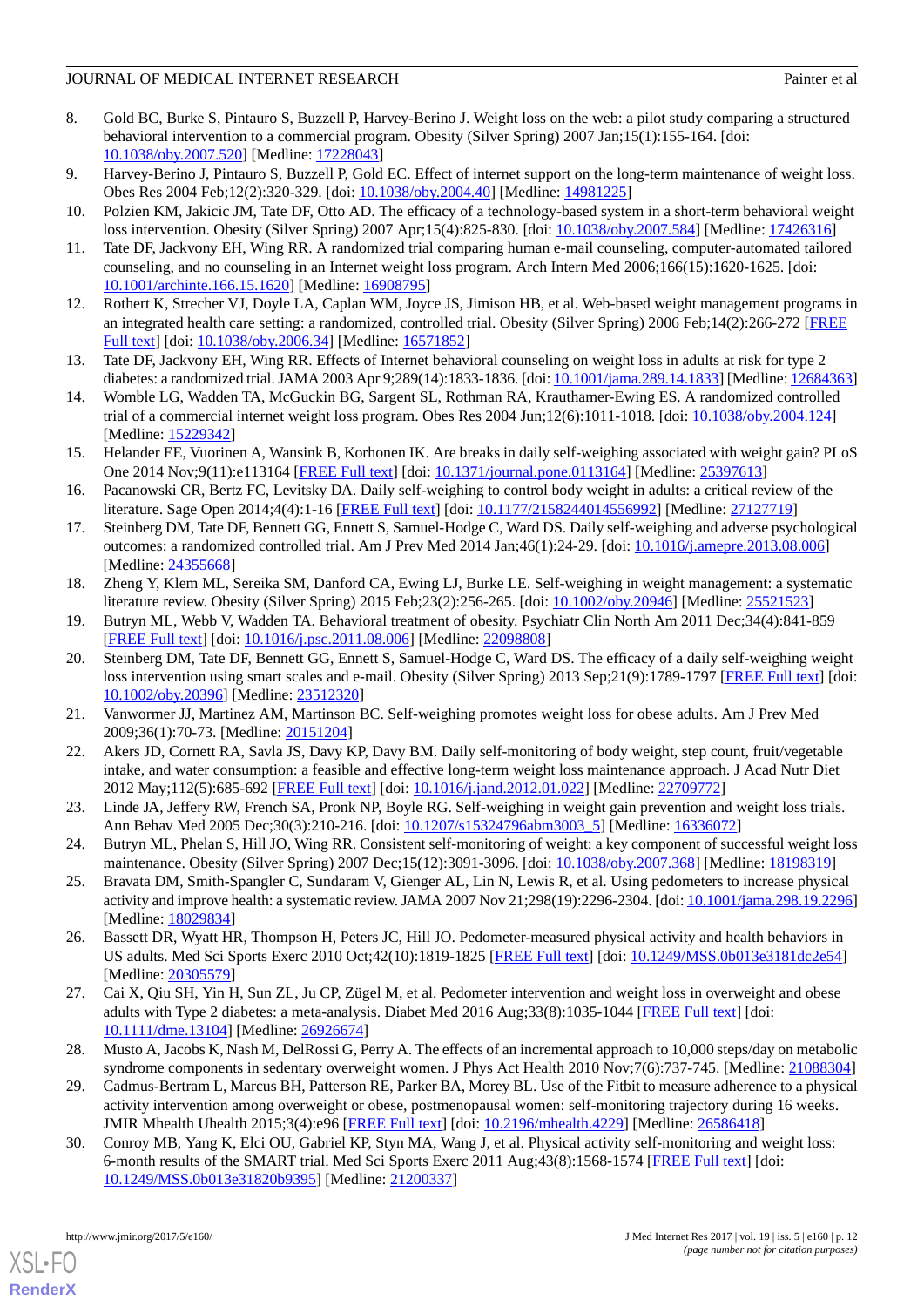- <span id="page-12-0"></span>31. Burke LE, Wang J, Sevick MA. Self-monitoring in weight loss: a systematic review of the literature. J Am Diet Assoc 2011 Jan;111(1):92-102 [\[FREE Full text\]](http://europepmc.org/abstract/MED/21185970) [doi: [10.1016/j.jada.2010.10.008\]](http://dx.doi.org/10.1016/j.jada.2010.10.008) [Medline: [21185970](http://www.ncbi.nlm.nih.gov/entrez/query.fcgi?cmd=Retrieve&db=PubMed&list_uids=21185970&dopt=Abstract)]
- <span id="page-12-10"></span><span id="page-12-4"></span>32. Krukowski RA, Harvey-Berino J, Bursac Z, Ashikaga T, West DS. Patterns of success: online self-monitoring in a web-based behavioral weight control program. Health Psychol 2013 Feb;32(2):164-170. [doi: [10.1037/a0028135\]](http://dx.doi.org/10.1037/a0028135) [Medline: [22545978\]](http://www.ncbi.nlm.nih.gov/entrez/query.fcgi?cmd=Retrieve&db=PubMed&list_uids=22545978&dopt=Abstract)
- 33. Johnson F, Wardle J. The association between weight loss and engagement with a web-based food and exercise diary in a commercial weight loss programme: a retrospective analysis. Int J Behav Nutr Phys Act 2011 Aug 02;8(1):83 [[FREE Full](https://ijbnpa.biomedcentral.com/articles/10.1186/1479-5868-8-83) [text](https://ijbnpa.biomedcentral.com/articles/10.1186/1479-5868-8-83)] [doi: [10.1186/1479-5868-8-83\]](http://dx.doi.org/10.1186/1479-5868-8-83) [Medline: [21810222\]](http://www.ncbi.nlm.nih.gov/entrez/query.fcgi?cmd=Retrieve&db=PubMed&list_uids=21810222&dopt=Abstract)
- <span id="page-12-2"></span><span id="page-12-1"></span>34. Turk MW, Elci OU, Wang J, Sereika SM, Ewing LJ, Acharya SD, et al. Self-monitoring as a mediator of weight loss in the SMART randomized clinical trial. Int J Behav Med 2013 Dec;20(4):556-561 [\[FREE Full text](http://europepmc.org/abstract/MED/22936524)] [doi: [10.1007/s12529-012-9259-9\]](http://dx.doi.org/10.1007/s12529-012-9259-9) [Medline: [22936524](http://www.ncbi.nlm.nih.gov/entrez/query.fcgi?cmd=Retrieve&db=PubMed&list_uids=22936524&dopt=Abstract)]
- <span id="page-12-3"></span>35. Hutchesson MJ, Tan CY, Morgan P, Callister R, Collins C. Enhancement of self-monitoring in a web-based weight loss program by extra individualized feedback and reminders: randomized trial. J Med Internet Res 2016 Apr 12;18(4):e82 [[FREE Full text](http://www.jmir.org/2016/4/e82/)] [doi: [10.2196/jmir.4100](http://dx.doi.org/10.2196/jmir.4100)] [Medline: [27072817](http://www.ncbi.nlm.nih.gov/entrez/query.fcgi?cmd=Retrieve&db=PubMed&list_uids=27072817&dopt=Abstract)]
- <span id="page-12-5"></span>36. Carter MC, Burley VJ, Nykjaer C, Cade JE. Adherence to a smartphone application for weight loss compared to website and paper diary: pilot randomized controlled trial. J Med Internet Res 2013;15(4):e32 [\[FREE Full text\]](http://www.jmir.org/2013/4/e32/) [doi: [10.2196/jmir.2283](http://dx.doi.org/10.2196/jmir.2283)] [Medline: [23587561](http://www.ncbi.nlm.nih.gov/entrez/query.fcgi?cmd=Retrieve&db=PubMed&list_uids=23587561&dopt=Abstract)]
- <span id="page-12-6"></span>37. Retrofit. URL: <https://www.retrofitme.com/> [accessed 2017-05-06] [\[WebCite Cache ID 6qG26LCBV](http://www.webcitation.org/

                                            6qG26LCBV)]
- <span id="page-12-7"></span>38. Painter S, Ditsch G, Ahmed R, Hanson NB, Kachin K, Berger J. Retrofit weight-loss outcomes at 6, 12, and 24 months and characteristics of 12-month high performers: a retrospective analysis. JMIR Mhealth Uhealth 2016 Aug 22;4(3):e101 [[FREE Full text](http://mhealth.jmir.org/2016/3/e101/)] [doi: [10.2196/mhealth.5873\]](http://dx.doi.org/10.2196/mhealth.5873) [Medline: [27549134](http://www.ncbi.nlm.nih.gov/entrez/query.fcgi?cmd=Retrieve&db=PubMed&list_uids=27549134&dopt=Abstract)]
- <span id="page-12-8"></span>39. Dwyer T, Hosmer D, Hosmer T, Venn AJ, Blizzard CL, Granger RH, et al. The inverse relationship between number of steps per day and obesity in a population-based sample: the AusDiab study. Int J Obes (Lond) 2007 May;31(5):797-804. [doi: [10.1038/sj.ijo.0803472](http://dx.doi.org/10.1038/sj.ijo.0803472)] [Medline: [17047641](http://www.ncbi.nlm.nih.gov/entrez/query.fcgi?cmd=Retrieve&db=PubMed&list_uids=17047641&dopt=Abstract)]
- 40. Madigan CD, Daley AJ, Lewis AL, Aveyard P, Jolly K. Is self-weighing an effective tool for weight loss: a systematic literature review and meta-analysis. Int J Behav Nutr Phys Act 2015 Aug 21;12:104 [\[FREE Full text\]](https://ijbnpa.biomedcentral.com/articles/10.1186/s12966-015-0267-4) [doi: [10.1186/s12966-015-0267-4\]](http://dx.doi.org/10.1186/s12966-015-0267-4) [Medline: [26293454](http://www.ncbi.nlm.nih.gov/entrez/query.fcgi?cmd=Retrieve&db=PubMed&list_uids=26293454&dopt=Abstract)]
- 41. Saad L. Gallup. 2011. To lose weight, Americans rely more on dieting than exercise URL: [http://www.webcitation.org/](http://www.webcitation.org/6qD3hIfW7) [6qD3hIfW7](http://www.webcitation.org/6qD3hIfW7) [accessed 2017-05-04] [[WebCite Cache ID 6qD3hIfW7](http://www.webcitation.org/

                                            6qD3hIfW7)]
- <span id="page-12-13"></span><span id="page-12-11"></span>42. Wadden TA, Webb VL, Moran CH, Bailer BA. Lifestyle modification for obesity: new developments in diet, physical activity, and behavior therapy. Circulation 2012 Mar 6;125(9):1157-1170 [[FREE Full text](http://circ.ahajournals.org/cgi/pmidlookup?view=long&pmid=22392863)] [doi: [10.1161/CIRCULATIONAHA.111.039453\]](http://dx.doi.org/10.1161/CIRCULATIONAHA.111.039453) [Medline: [22392863\]](http://www.ncbi.nlm.nih.gov/entrez/query.fcgi?cmd=Retrieve&db=PubMed&list_uids=22392863&dopt=Abstract)
- 43. Serrano KJ, Yu M, Coa KI, Collins LM, Atienza AA. Mining health app data to find more and less successful weight loss subgroups. J Med Internet Res 2016 Jun 14;18(6):e154 [\[FREE Full text\]](http://www.jmir.org/2016/6/e154/) [doi: [10.2196/jmir.5473\]](http://dx.doi.org/10.2196/jmir.5473) [Medline: [27301853\]](http://www.ncbi.nlm.nih.gov/entrez/query.fcgi?cmd=Retrieve&db=PubMed&list_uids=27301853&dopt=Abstract)
- 44. Gudzune KA, Bleich SN, Clark JM. Efficacy of commercial weight-loss programs. Ann Intern Med 2015 Sep 1;163(5):399. [doi: [10.7326/L15-5130-3\]](http://dx.doi.org/10.7326/L15-5130-3) [Medline: [26322706\]](http://www.ncbi.nlm.nih.gov/entrez/query.fcgi?cmd=Retrieve&db=PubMed&list_uids=26322706&dopt=Abstract)
- 45. Wing RR, Lang W, Wadden TA, Safford M, Knowler WC, Bertoni AG, Look AHEAD Research Group. Benefits of modest weight loss in improving cardiovascular risk factors in overweight and obese individuals with type 2 diabetes. Diabetes Care 2011 Jul;34(7):1481-1486 [\[FREE Full text\]](http://europepmc.org/abstract/MED/21593294) [doi: [10.2337/dc10-2415](http://dx.doi.org/10.2337/dc10-2415)] [Medline: [21593294\]](http://www.ncbi.nlm.nih.gov/entrez/query.fcgi?cmd=Retrieve&db=PubMed&list_uids=21593294&dopt=Abstract)
- <span id="page-12-9"></span>46. Appel LJ, Clark JM, Yeh H, Wang N, Coughlin JW, Daumit G, et al. Comparative effectiveness of weight-loss interventions in clinical practice. N Engl J Med 2011 Nov 24;365(21):1959-1968 [\[FREE Full text\]](http://europepmc.org/abstract/MED/22085317) [doi: [10.1056/NEJMoa1108660\]](http://dx.doi.org/10.1056/NEJMoa1108660) [Medline: [22085317](http://www.ncbi.nlm.nih.gov/entrez/query.fcgi?cmd=Retrieve&db=PubMed&list_uids=22085317&dopt=Abstract)]
- <span id="page-12-12"></span>47. Almeida FA, You W, Harden SM, Blackman KC, Davy BM, Glasgow RE, et al. Effectiveness of a worksite-based weight loss randomized controlled trial: the worksite study. Obesity (Silver Spring) 2015 Apr;23(4):737-745 [\[FREE Full text\]](http://dx.doi.org/10.1002/oby.20899) [doi: [10.1002/oby.20899](http://dx.doi.org/10.1002/oby.20899)] [Medline: [25678325\]](http://www.ncbi.nlm.nih.gov/entrez/query.fcgi?cmd=Retrieve&db=PubMed&list_uids=25678325&dopt=Abstract)
- 48. Arem H, Irwin M. A review of web-based weight loss interventions in adults. Obes Rev 2011 May;12(5):e236-e243 [\[FREE](http://europepmc.org/abstract/MED/20804523) [Full text\]](http://europepmc.org/abstract/MED/20804523) [doi: [10.1111/j.1467-789X.2010.00787.x\]](http://dx.doi.org/10.1111/j.1467-789X.2010.00787.x) [Medline: [20804523\]](http://www.ncbi.nlm.nih.gov/entrez/query.fcgi?cmd=Retrieve&db=PubMed&list_uids=20804523&dopt=Abstract)
- 49. Weik M, Hale BD. Contrasting gender differences on two measures of exercise dependence. Br J Sports Med 2009 Mar;43(3):204-207. [doi: [10.1136/bjsm.2007.045138\]](http://dx.doi.org/10.1136/bjsm.2007.045138) [Medline: [18308882\]](http://www.ncbi.nlm.nih.gov/entrez/query.fcgi?cmd=Retrieve&db=PubMed&list_uids=18308882&dopt=Abstract)

# **Abbreviations**

**BMI:** body mass index